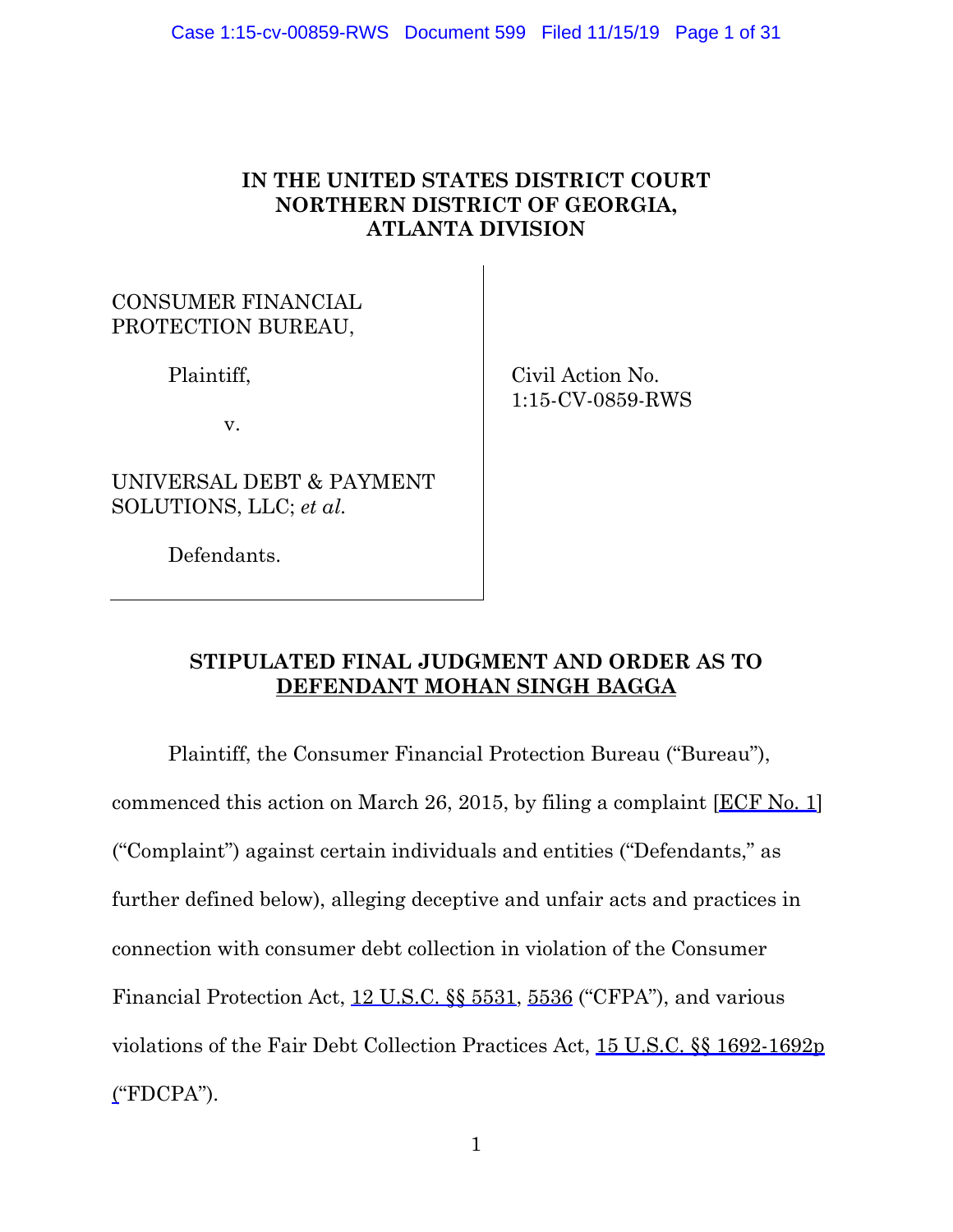On March 21, 2019, the Court issued a decision [ECF No. 576] (the "March 21, 2019 Decision") on the motion for summary judgment filed by the Bureau against certain Defendants, including Defendant Mohan Singh Bagga ("Bagga" or "Stipulating Defendant"). The Court found Bagga liable for violations of the FDCPA and for deceptive and unfair practices and substantial assistance under the CFPA. The Court reserved its ruling on what remedies should be imposed on Bagga.

The Bureau and Stipulating Defendant, acting *pro se*, desire to settle this dispute and, as a result, agree to the entry of this Stipulated Final Judgment and Order ("Order").

#### **FINDINGS**

1. The Court has jurisdiction over the parties and the subject matter of this action.

2. In the March 21, 2019 Decision, the Court found that the evidence accepted on summary judgment established the existence of an unlawful phantom debt collection scheme among Defendants other than SPPS. ECF No. 576 at 9-12, 25-28, 48-49, 63.

3. The Court found that Bagga organized and was an officer and sole owner of Defendant Universal Debt & Payment Solutions, LLC ("UDPS"). It held that UDPS was a debt collector that engaged in conduct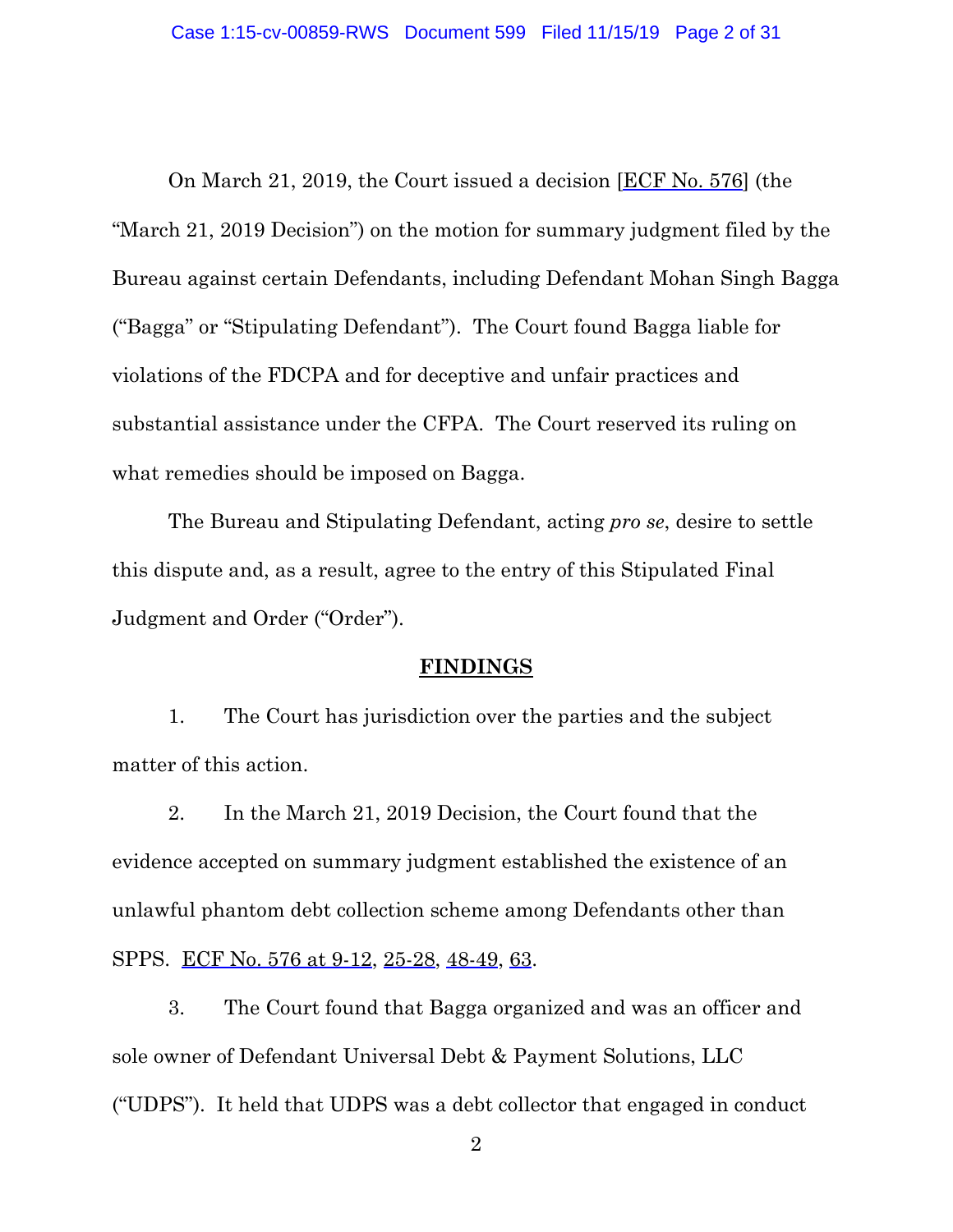prohibited under the CFPA. Through Marcus Brown, UDPS: (a) bought and sold debt portfolios and payday loan leads, (b) performed skip tracing to amass consumer contact information and keep that information up-to-date, and (c) broadcast automated telephone messages to consumers with false or misleading information about purported debts, including threats of legal action. ECF No. 576 at 54.

4. The Court held that Bagga monitored and controlled UDPS's bank account and that he handled the company's accounting. The Court also found that Bagga personally received consumer complaints lodged with the Better Business Bureau and complaint calls made to his telephone number. ECF No. 576 at 54-55.

5. The Court further found that Bagga financed the launch of Defendant Credit Power, LLC, then took control of Credit Power's bank account and bought debt for the company to collect on. The Court found that Bagga also reopened Credit Power after it went out of business, and, at that point, was Credit Power's only officer. ECF No. 576 at 59.

6. The Court found that Bagga knew that both UDPS and Credit Power were calling consumers and collecting debts that were sometimes not owed and that Defendants were not entitled to collect. ECF No. at 60.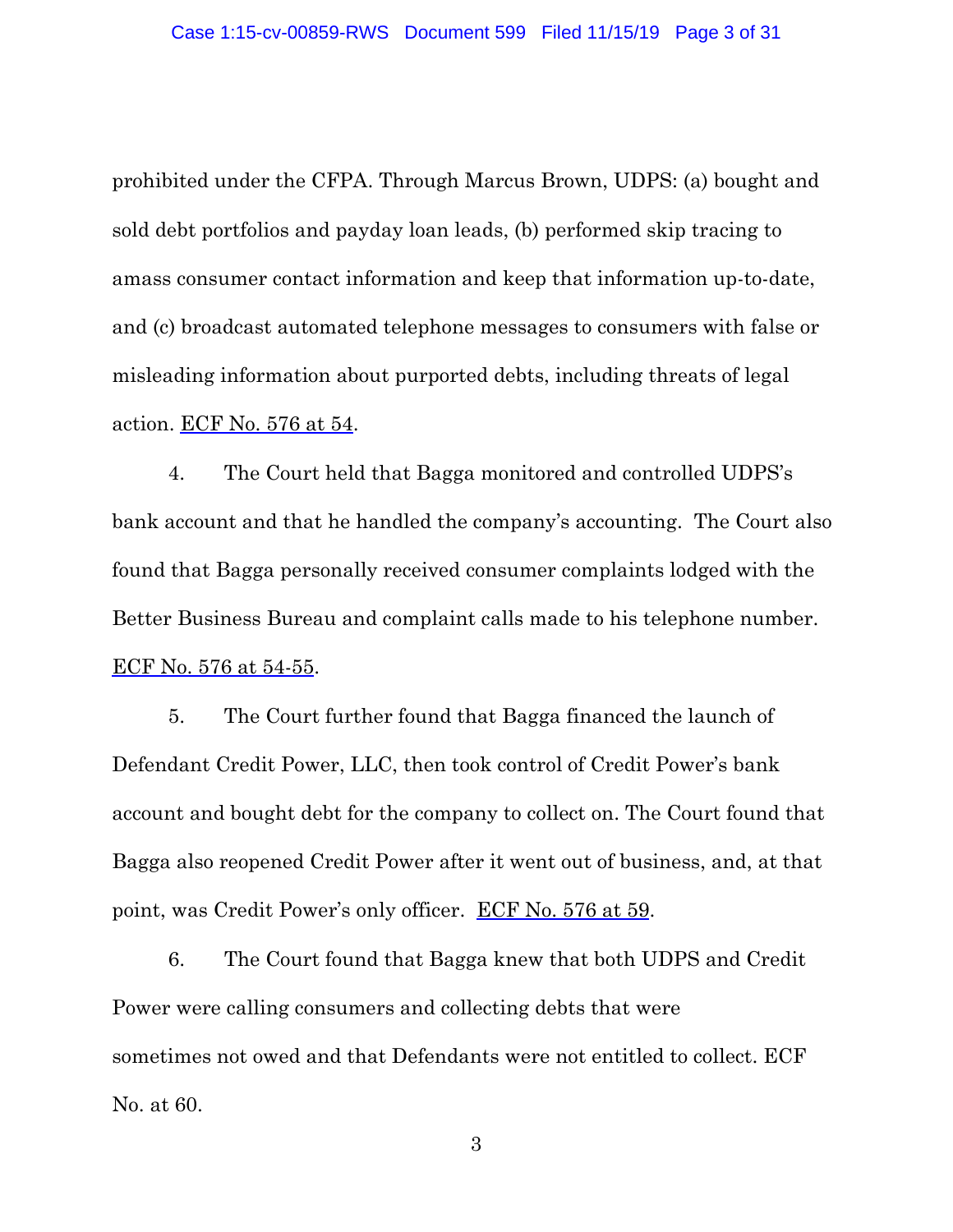7. The Court ruled that Bagga was a debt collector within the meaning of the FDCPA, and was liable for deceiving consumers, using abusive tactics to collect debt, and failing to validate the debts collected. The Court also ruled that Bagga was a covered person under the CFPA and was liable for deceptive and unfair acts and practices as well as providing substantial assistance to other Defendants' violations of the CFPA. ECF No. 576 at 55, 60-61.

8. The Bureau and Stipulating Defendant agree to the entry of this Order to settle and resolve all matters in dispute arising from the conduct alleged in the Complaint.

9. The Court has found that the Complaint states claims upon which relief may be granted under the FDCPA and the CFPA. ECF No. 149.

10. The relief provided in this Order is appropriate and available pursuant to sections 1054 and 1055 of the CFPA, 12 U.S.C. §§ 5564 and 5565, and pursuant to the FDCPA, 15 U.S.C. § 1692l.

11. Stipulating Defendant neither admits nor denies the allegations in the Complaint except as stated in this Order. For purposes of this Order, Stipulating Defendant admits the facts necessary to establish the Court's jurisdiction over him and the subject matter of this action.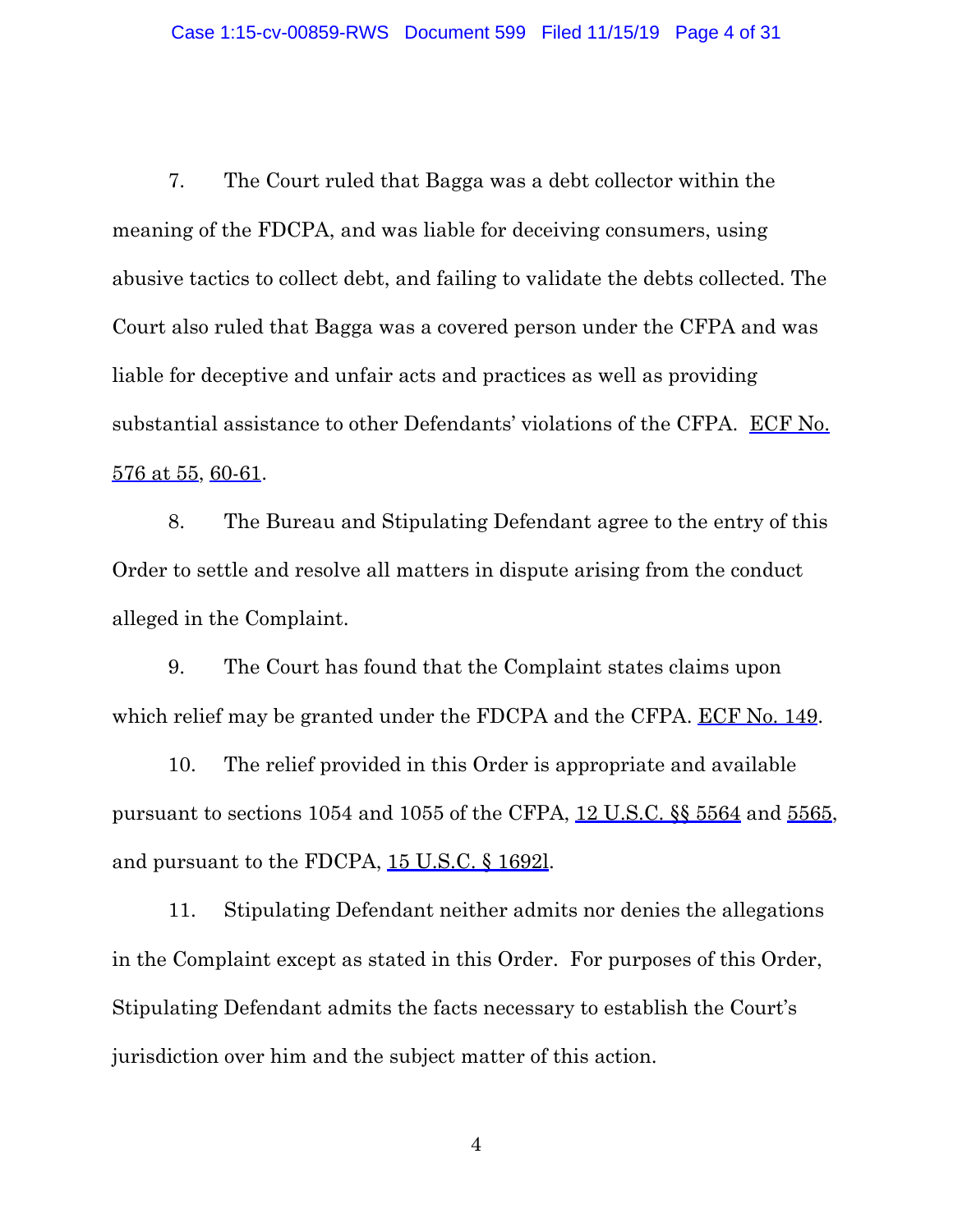12. Stipulating Defendant waives all rights to seek judicial review or otherwise challenge or contest the validity of this Order. Stipulating Defendant further waives any claim he may have under the Equal Access to Justice Act, 28 U.S.C. § 2412, concerning the prosecution of this action to the date of this Order. Each party will bear its own costs and expenses, including, without limitation, attorneys' fees.

13. Entry of this Order is in the public interest.

#### **DEFINITIONS**

- 14. The following definitions apply to this Order:
	- a. "Affected Consumers" means Consumers who paid any money to the LLC Defendants between March 1, 2011 and March 31, 2015.
	- b. "Consumer" means an individual or an agent, trustee, or representative acting on behalf of an individual. 12 U.S.C. § 5481(4).
	- c. "Consumer Financial Product or Service" is synonymous in meaning and equal in scope to the definition of the term, as of the Effective Date, in Section 1002(5) of the CFPA, 12 U.S.C. §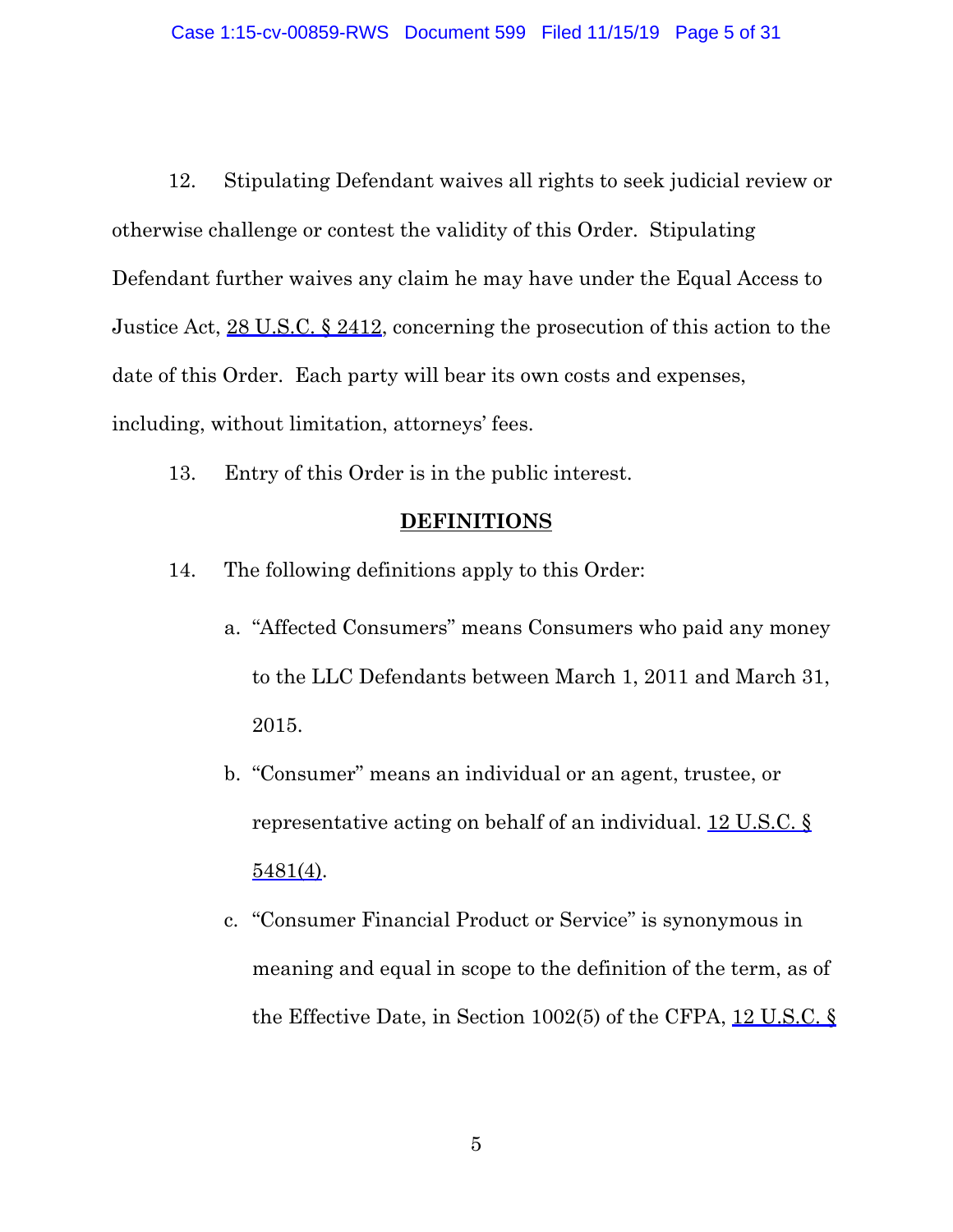5481(5), and, subject to applicable restrictions contained in the CFPA, includes, but is not limited to:

- i. engaging in deposit-taking activities, transmitting or exchanging funds, or otherwise acting as a custodian of funds or any financial instrument for use by or on behalf of a consumer;
- ii. providing payments or other financial data processing products or services to a consumer by any technological means, including processing or storing financial or banking data for any payment instrument, or through any payments systems or network used for processing payments data, including payments made through an online banking system or mobile telecommunications network; or
- iii. providing financial advisory services to consumers on individual financial matters or relating to proprietary financial products or services, including providing credit counseling to any consumer or providing services to assist a consumer with debt management or debt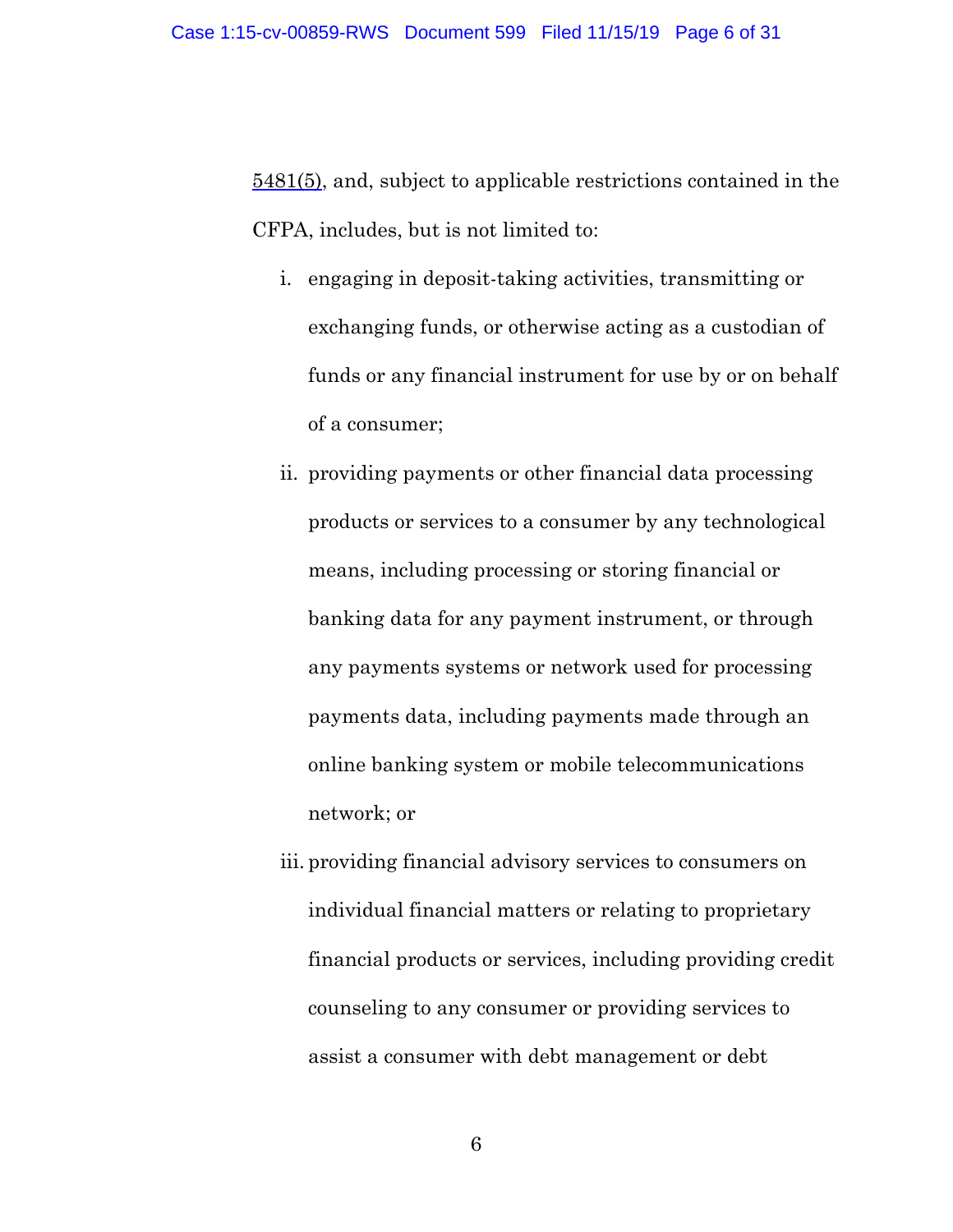settlement, modifying the terms of any extension of credit, or avoiding foreclosure.

- d. "Debt" means any obligation or alleged obligation of a Consumer to pay money arising out of a transaction in which the money, property, insurance or services which are the subject of the transaction are primarily for personal, family, or household purposes, whether or not such obligation has been reduced to judgment.  $15$  U.S.C.  $\frac{$1692a(5)}{245}$ .
- e. "Debt Collector" means (i) any Person who uses an instrumentality of interstate commerce or the mail in any business the principal purpose of which is the collection of Debts or who regularly collects or attempts to collect, directly or indirectly, Debts owed or due or asserted to be owed or due another; (ii) any creditor who, in the process of collecting its own Debts, uses any name other than its own that would indicate that a third Person is collecting or attempting to collect the creditor's Debts; and (iii) any Person to the extent that such Person collects or attempts to collect any Debt that was in default at the time it was obtained by such Person.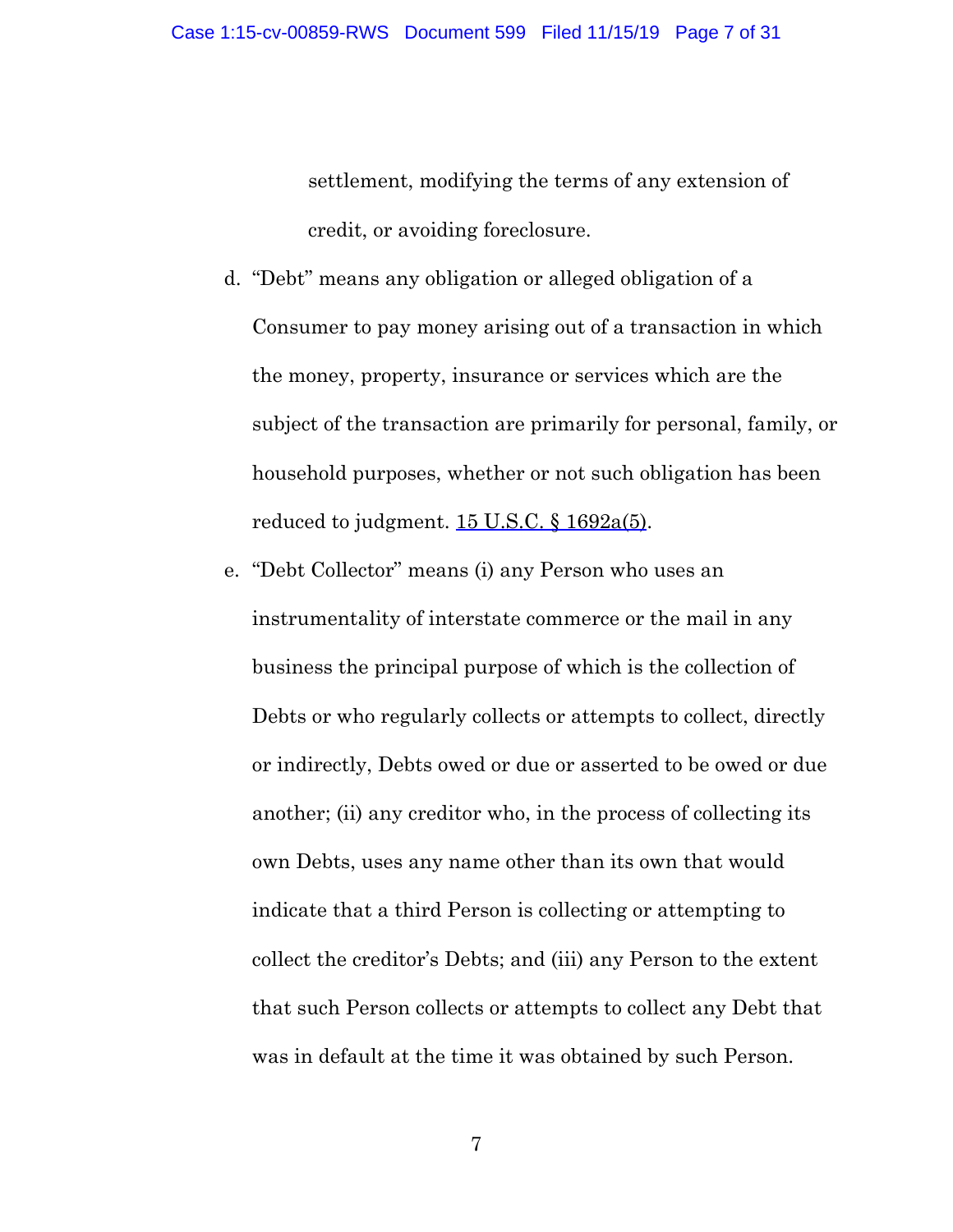- f. "Defendants" means all of the Individual Defendants and the LLC Defendants, individually, collectively, or in any combination.
	- i. "Individual Defendants" means Bagga, Marcus Brown, Sarita Brown, Tasha Pratcher, and Sumant Khan, collectively, or in any combination, and each of them by any other names by which they might be known;
	- ii. "LLC Defendants" means Check & Credit Recovery, LLC, Credit Power, LLC, Universal Debt & Payment Solutions, LLC, Universal Debt Solutions, WNY Account Solutions, LLC, WNY Solutions Group, LLC, and S Payment Processing & Solutions, LLC and their successors and assigns, collectively, or in any combination;
	- iii."Stipulating Defendant" means Bagga and his successors and assigns.
- g. "Effective Date" means the date on which the Order is issued.
- h. "Enforcement Director" means the Assistant Director of the Office of Enforcement for the Consumer Financial Protection Bureau, or his or her delegate.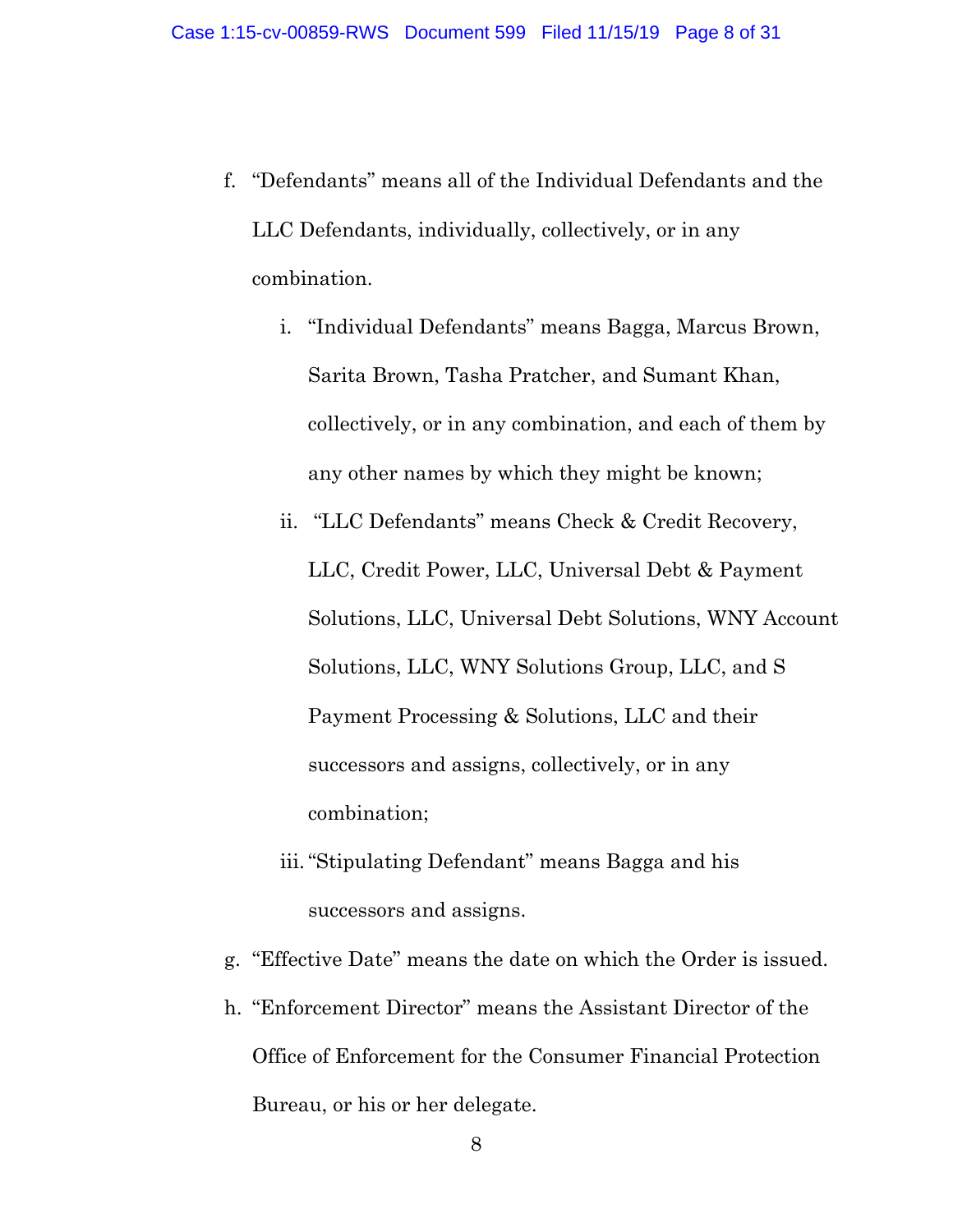- i. "Person" means an individual, partnership, company, corporation, association (incorporated or unincorporated), trust, estate, cooperative organization, or other entity.
- j. "Related Consumer Action" means a private action by or on behalf of one or more consumers or an enforcement action by another governmental agency brought against Stipulating Defendant based on substantially the same facts as this matter.
- k. "Relevant Period" means March 1, 2011 through March 31, 2015.
- l. "Service Provider" is synonymous in meaning and equal in scope to the definition of the term, as of the Effective Date, in Section 1002(26) of the CFPA, 12 U.S.C. § 5481(26), and, subject to applicable restrictions contained in the CFPA, includes, but is not limited to, any Person that provides material service to a Person that is a "covered person" under the CFPA, 12 U.S.C. § 5481(6), in connection with the offering or provision by such "covered person" of a Consumer Financial Product or Service, including a Person that: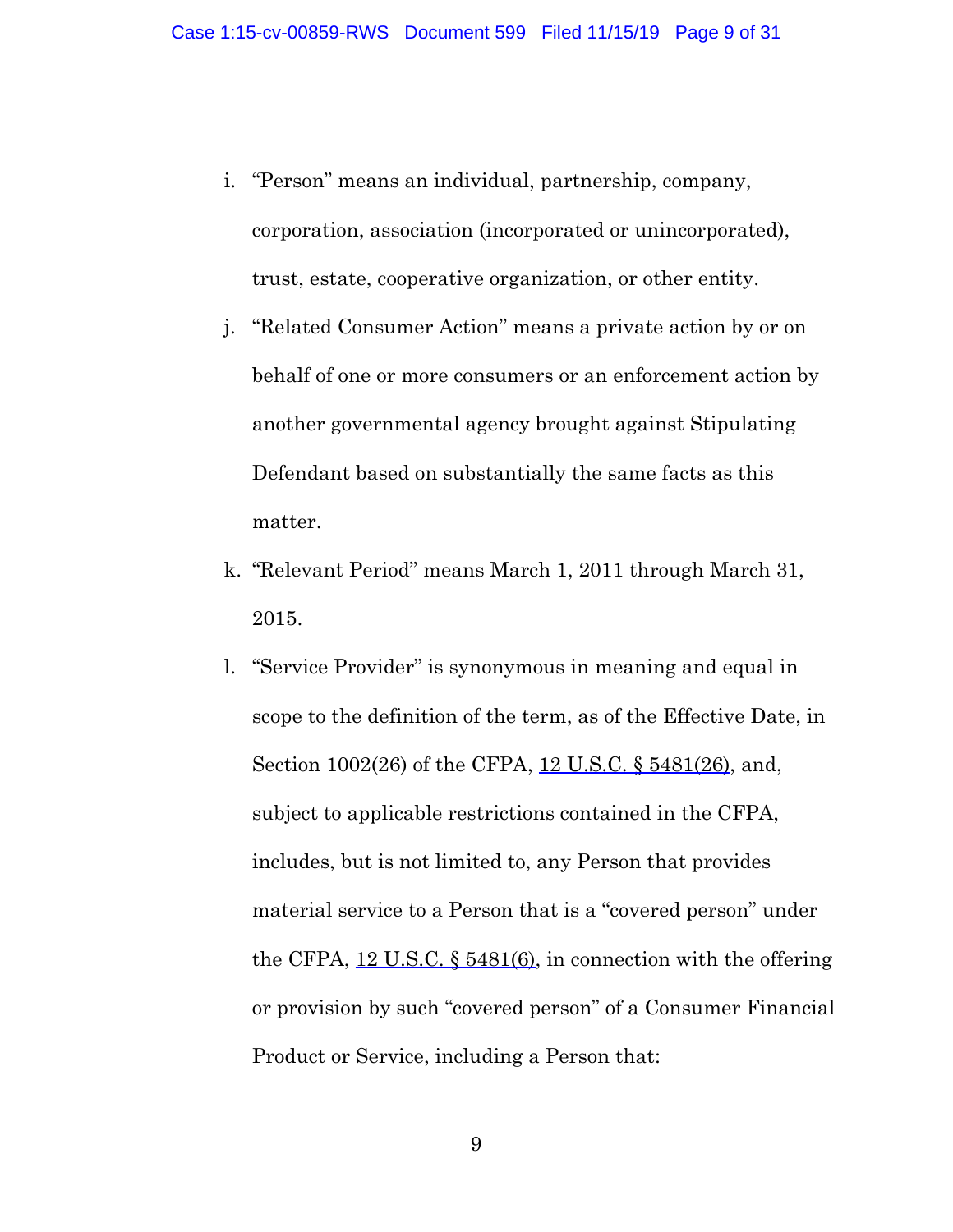- i. participates in designing, operating, or maintaining the Consumer Financial Product or Service; or
- ii. processes transactions relating to the Consumer Financial Product or Service (other than unknowingly or incidentally transmitting or processing financial data in a manner that such data is undifferentiated from other types of data of the same form as the Person transmits or processes).

# **ORDER**

#### **CONDUCT RELIEF**

# **I. Permanent Ban on Debt Collection**

# **IT IS ORDERED that**:

15. Stipulating Defendant, whether acting directly or indirectly, is permanently restrained and enjoined from:

- a. acting as a Debt Collector;
- b. holding any ownership interest in (i) a Debt Collector or (ii) a payment processor to a Debt Collector;
- c. receiving any remuneration or other consideration from (i) a

Debt Collector or (ii) a payment processor to a Debt Collector if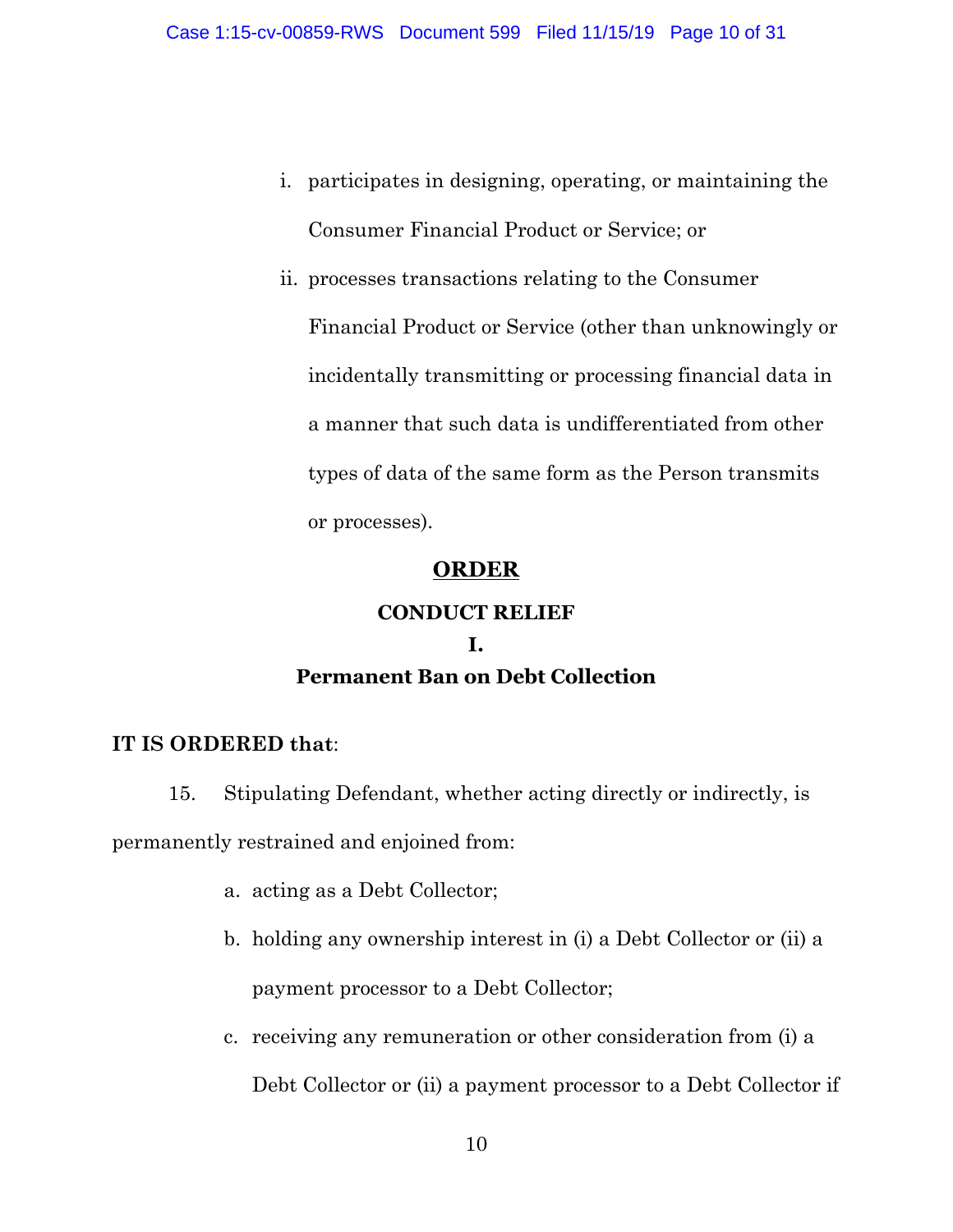the remuneration or consideration relates to the collection of Debts;

- d. providing services or assistance to, or working in any capacity for, a Debt Collector, including but not limited to acting as a Service Provider, employee, or independent contractor to a Debt Collector; and
- e. advertising, marketing, promoting, offering for sale, processing payments for, selling, or buying any Debt or consumer information relating to a Debt.

Nothing in this Order shall be read as an exception to this Paragraph.

#### **II.**

# **Prohibition on Misrepresentations Concerning Consumer Financial Products or Services**

# **IT IS FURTHER ORDERED that:**

16. Stipulating Defendant, and all other persons in active concert or participation with him who have actual notice of this Order*,* whether acting directly or indirectly, in connection with any Consumer Financial Product or Service, are permanently restrained and enjoined from misrepresenting, omitting, or assisting others in misrepresenting or omitting, expressly or by implication, any material fact, including but not limited to: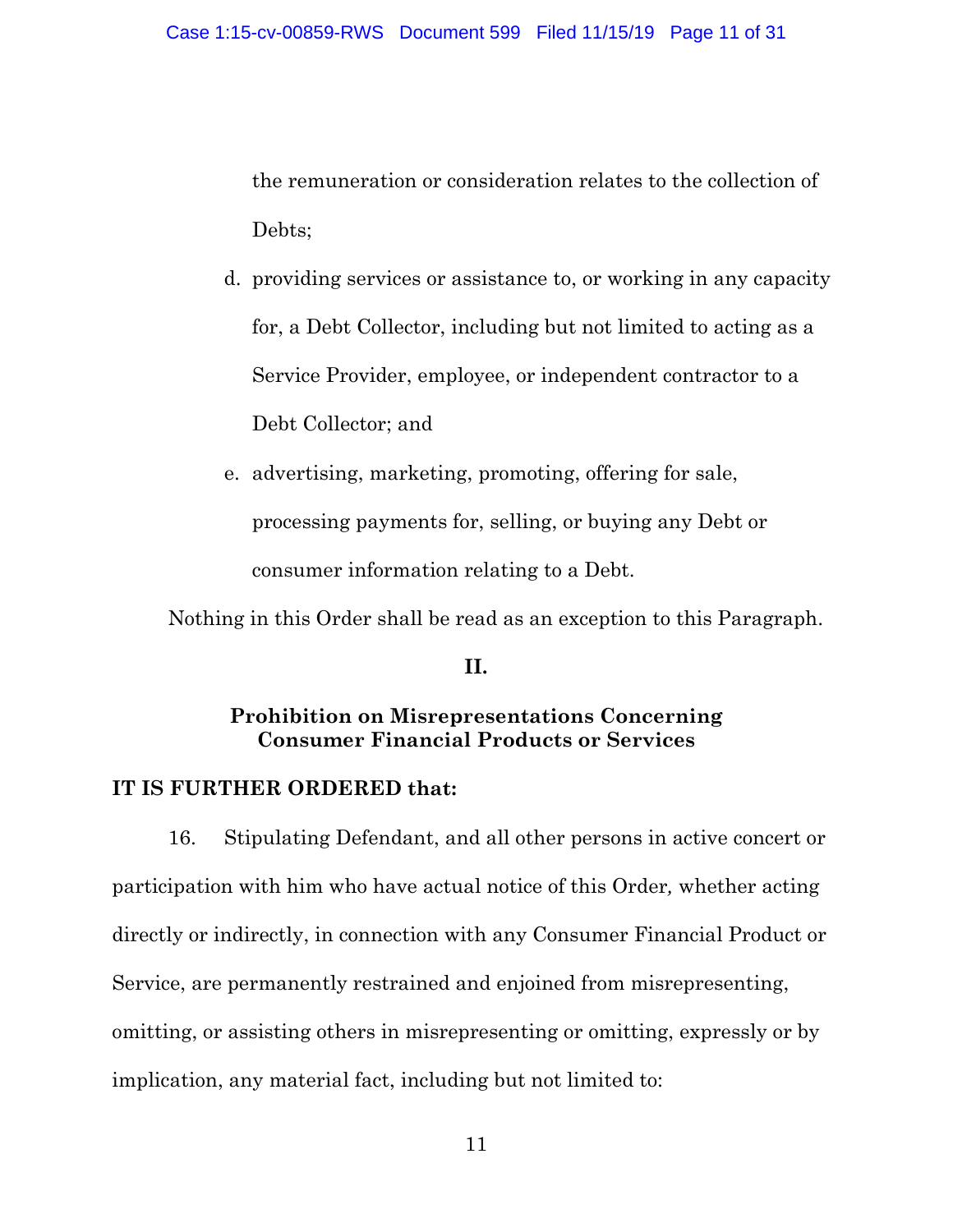- a. a business name or identity;
- b. that any Person is an attorney or is barred or licensed to practice law in a particular jurisdiction;
- c. that any Person who is not associated or affiliated with an attorney or law firm is affiliated or associated with an attorney or law firm;
- d. that a Consumer will receive legal representation;
- e. how much a Consumer will save from purchasing, using, or enrolling in a Consumer Financial Product or Service;
- f. how long it will take to settle any Debts;
- g. the likelihood of any particular outcome or result from a Consumer Financial Product or Service; or
- h. the nature or terms of any refund, cancellation, exchange, or repurchase policy, including but not limited to the likelihood of a Consumer obtaining a full or partial refund, or the circumstances in which a full or partial refund will be provided to the Consumer.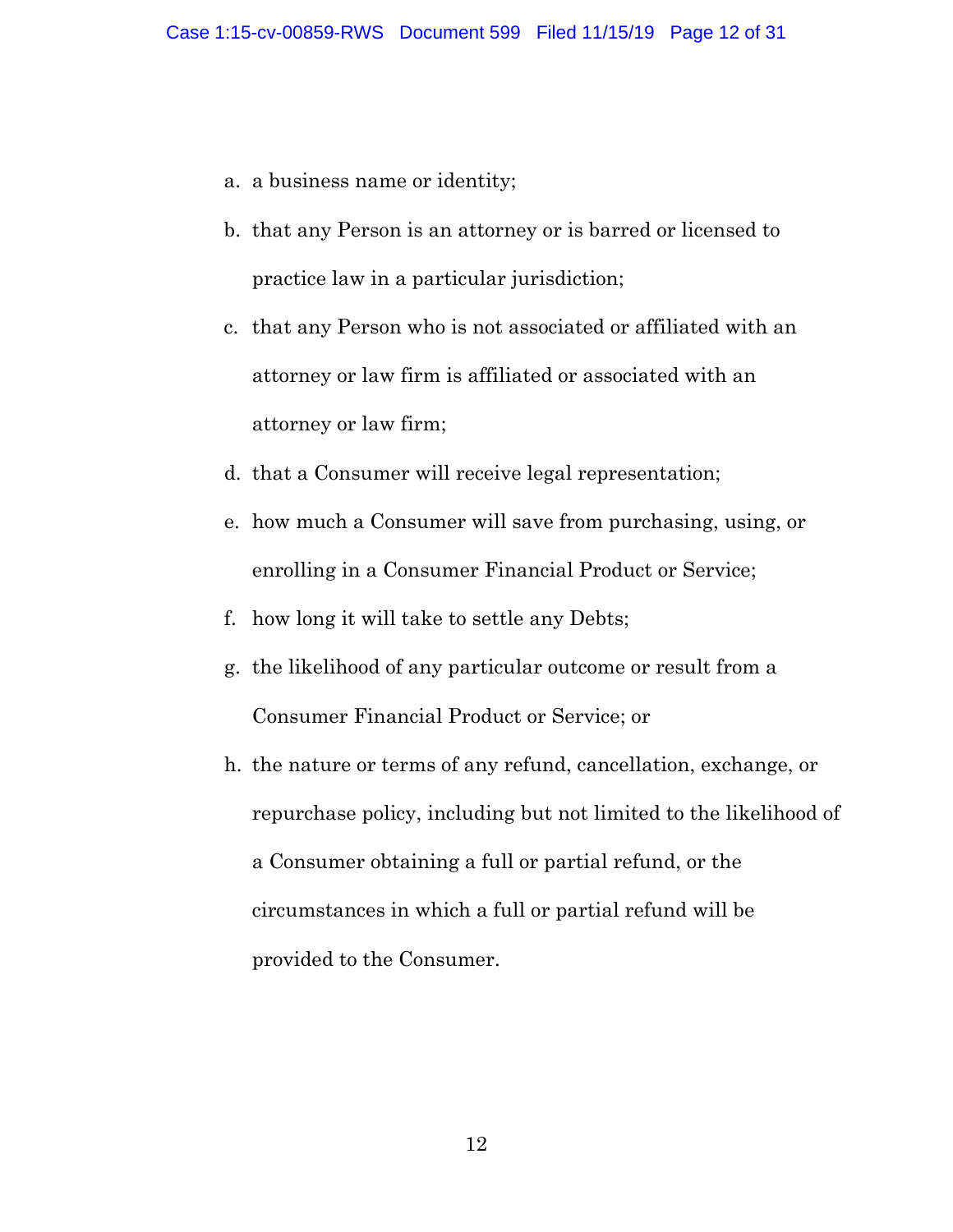# **III.**

# **Prohibition on Unfair Practices Involving Consumer Financial Products or Services**

# **IT IS FURTHER ORDERED that:**

17. Stipulating Defendant, and all other persons in active concert or participation with him who have actual notice of this Order*,* whether acting directly or indirectly, in connection with any Consumer Financial Product or Service, are permanently restrained and enjoined from:

- a. Placing telephone calls to consumers without meaningful disclosure of the caller's identity; and
- b. Concealing their identity by causing "000-000-0000" or any other false or misleading information to appear on a consumer's caller identification.

# **IV.**

# **Prohibition on Business Ventures with Other Defendants IT IS FURTHER ORDERED that:**

18. Stipulating Defendant, whether acting directly or indirectly, is permanently restrained and enjoined from investing in, providing services to, working for, serving as an officer of, or being otherwise engaged in any business venture or project involving any other Defendant.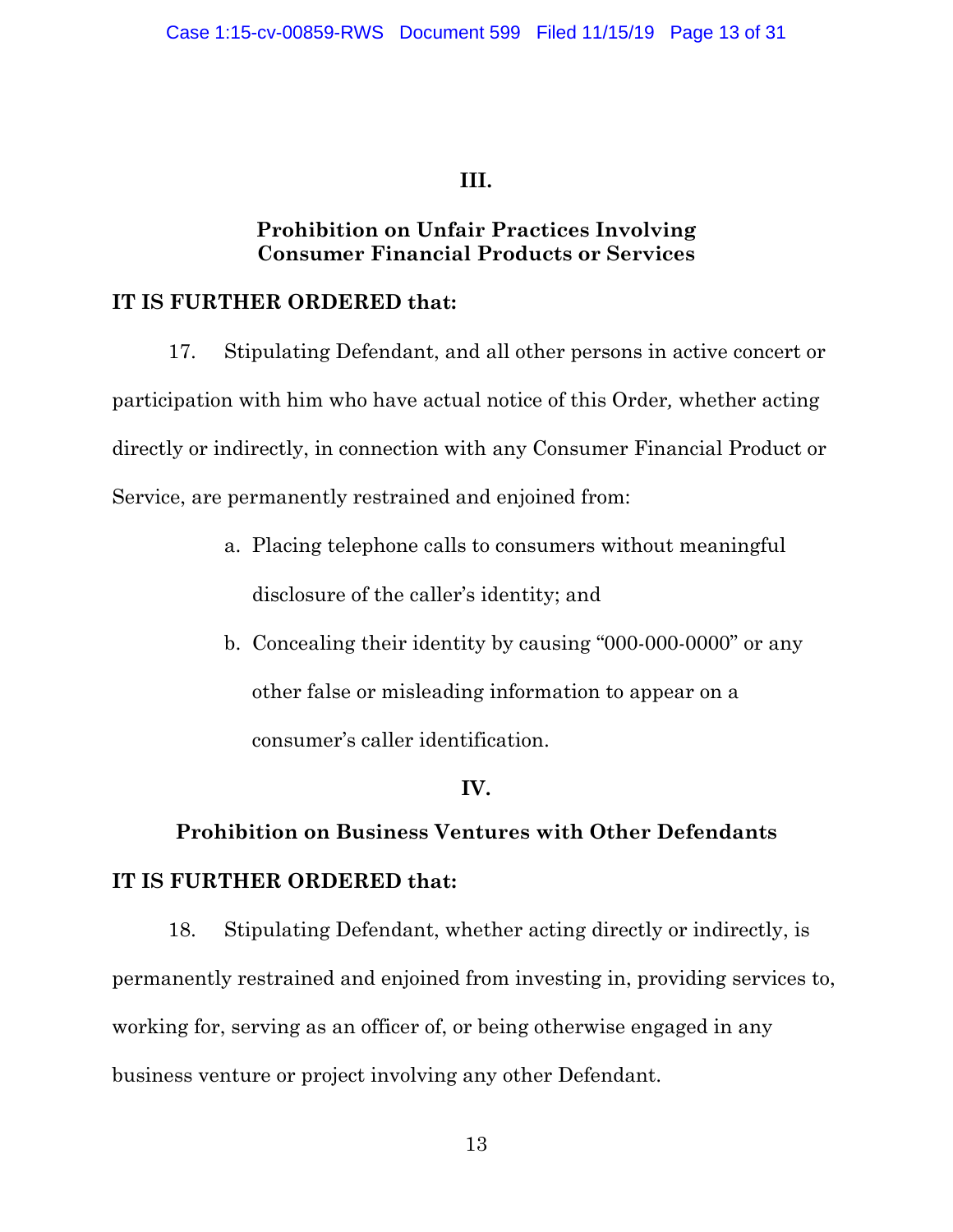**V**.

#### **Consumer Information**

#### **IT IS FURTHER ORDERED that:**

19. Stipulating Defendant, and all other Persons in active concert or participation with him, who receive actual notice of this Order*,* whether acting directly or indirectly, are permanently restrained and enjoined from using, disclosing, or benefiting from Consumer information, including the name, address, telephone number, email address, social security number, other identifying information, or any data that enables access to a Consumer's account (including a credit card, bank account, or any financial account) that any Defendant obtained before the Effective Date in connection with any Defendant's activity as a Debt Collector.

# **VI.**

# **Prohibition on Certain Merchant Processing Activities IT IS FURTHER ORDERED that:**

20. Stipulating Defendant, and all other persons in active concert or participation with him, who receive actual notice of this Order*,* whether acting directly or indirectly, are permanently restrained and enjoined from allowing third parties to use any merchant processing account that Stipulating Defendant owns or controls to collect consumer payments.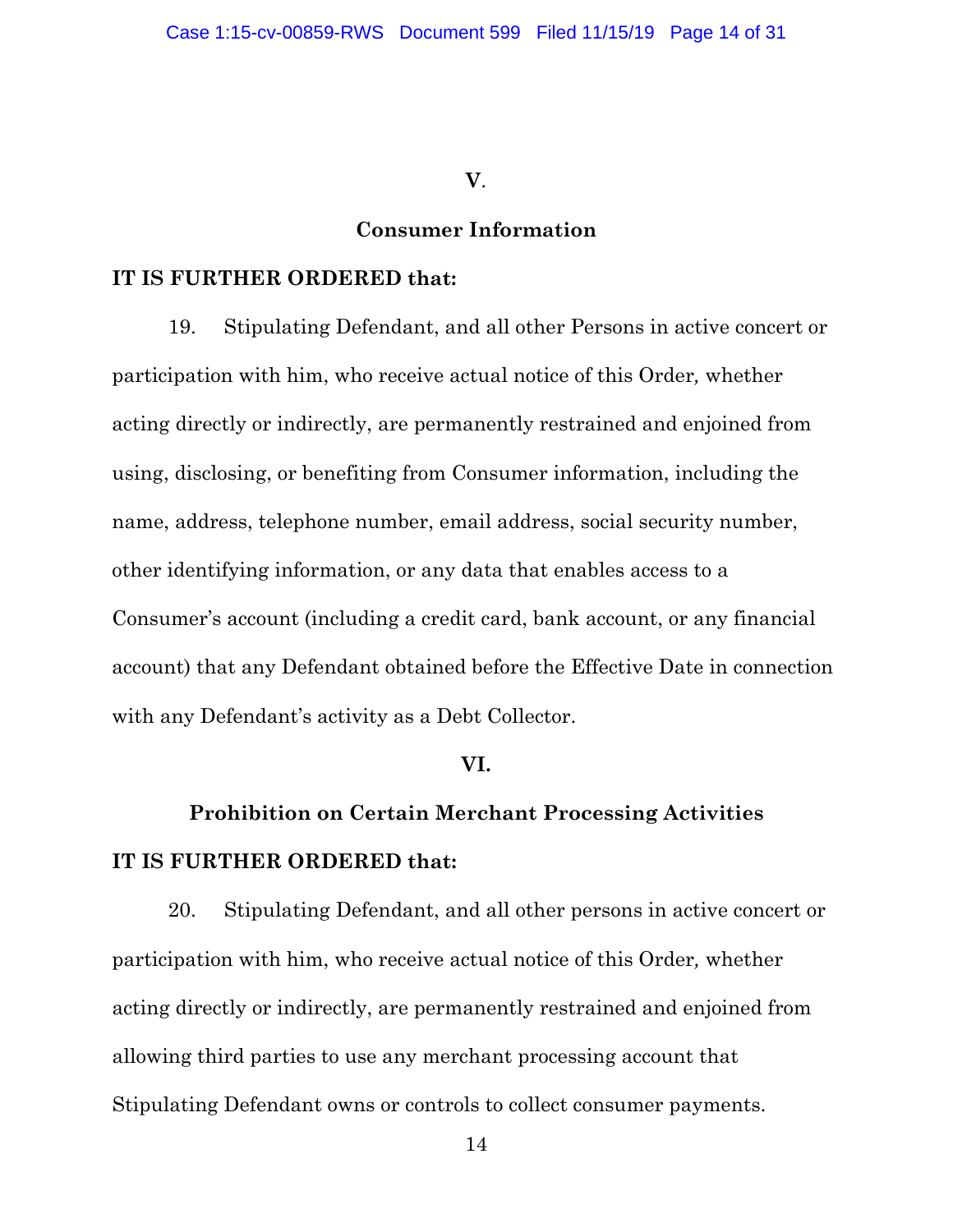21. Stipulating Defendant, and all other persons in active concert or participation with him, who have actual notice of this Order*,* whether acting directly or indirectly, are permanently restrained and enjoined from reopening or using the following merchant payment processing accounts associated with the unlawful debt collection scheme: account number 8788370013263 with Frontline Processing Corporation, account number 5644000000476853 with Francis David Corporation d/b/a/ Electronic Merchant Systems, and account number 055-70-073-023-000 with Pathfinder Payment Solutions, Inc.

# **MONETARY PROVISIONS VII. Order to Pay Redress**

#### **IT IS FURTHER ORDERED that:**

22. A judgment for equitable monetary relief and damages is entered in favor of the Bureau and against Stipulating Defendant, in the amount of \$5,261,484.00, for the purpose of providing redress to Affected Consumers; however, full payment of this judgment will be suspended upon satisfaction of the obligations in Sections IX and X, and subject to Section VIII of this Order.

23. The asset freeze imposed by the Preliminary Injunction [ECF No. 16] is dissolved as to Stipulating Defendant as of the Effective Date.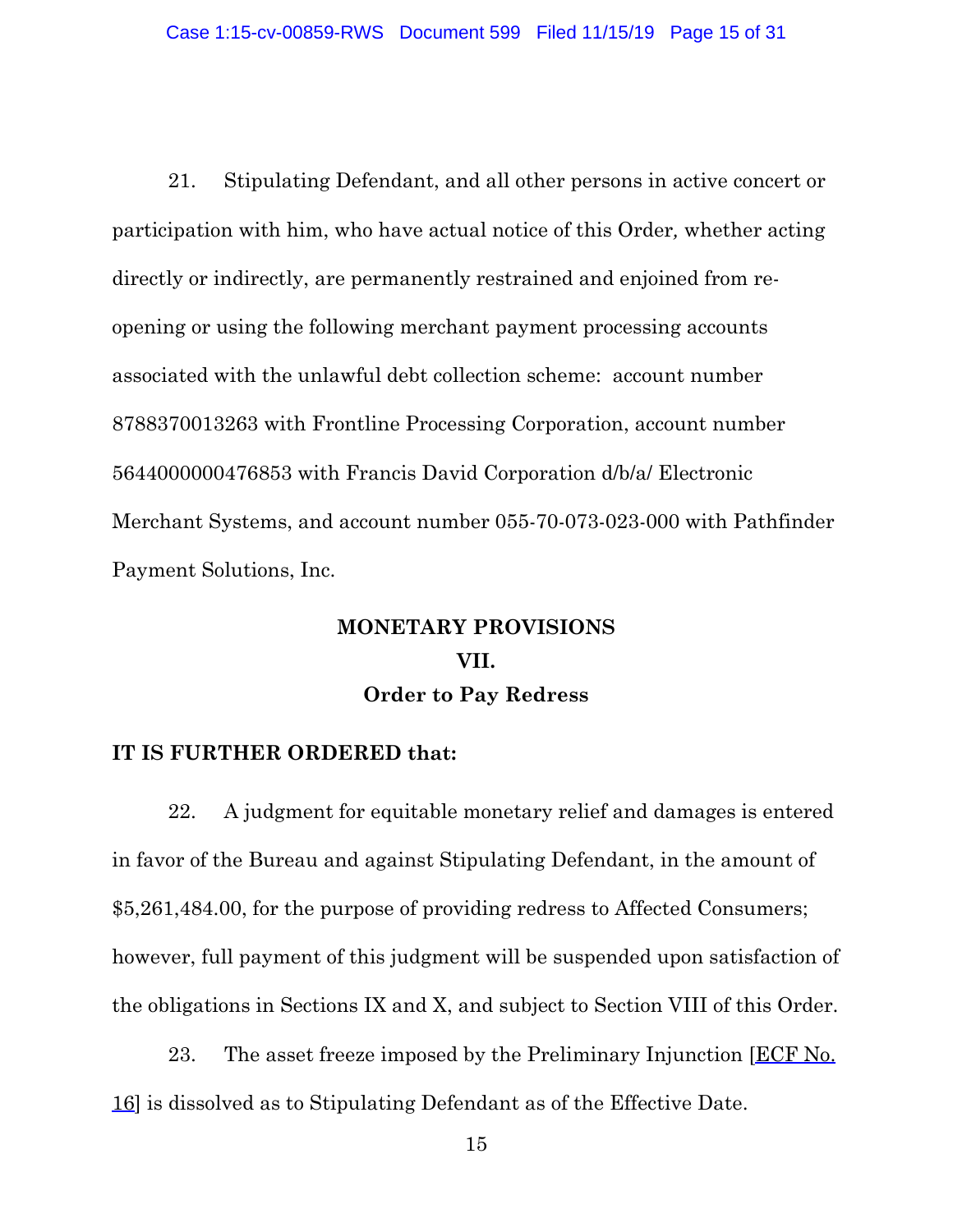24. With regard to any redress that Stipulating Defendant pays under this Section, if Stipulating Defendant, directly or indirectly, receives any reimbursement or indemnification from any source, including but not limited to payment made under any insurance policy, or if Stipulating Defendant secures a tax deduction or tax credit with regard to any federal, state, or local tax, Stipulating Defendant must: (a) immediately notify the Enforcement Director in writing, and (b) within 10 days of receiving the funds or monetary benefit, Stipulating Defendant must transfer to the Bureau the full amount of such funds or monetary benefit ("Additional Payment") to the Bureau or to the Bureau's agent according to the Bureau's wiring instructions. After the Bureau receives the Additional Payment, the amount of the suspended judgment referenced in Paragraph 22 will be reduced by the amount of the Additional Payment and the Additional Payment will be applied toward satisfaction of the monetary judgment entered in Paragraph 22.

25. Any funds received by the Bureau in satisfaction of this judgment will be deposited into a fund or funds administered by the Bureau or to the Bureau's agent according to applicable statutes and regulations to be used for redress for Affected Consumers, including, but not limited to, refund of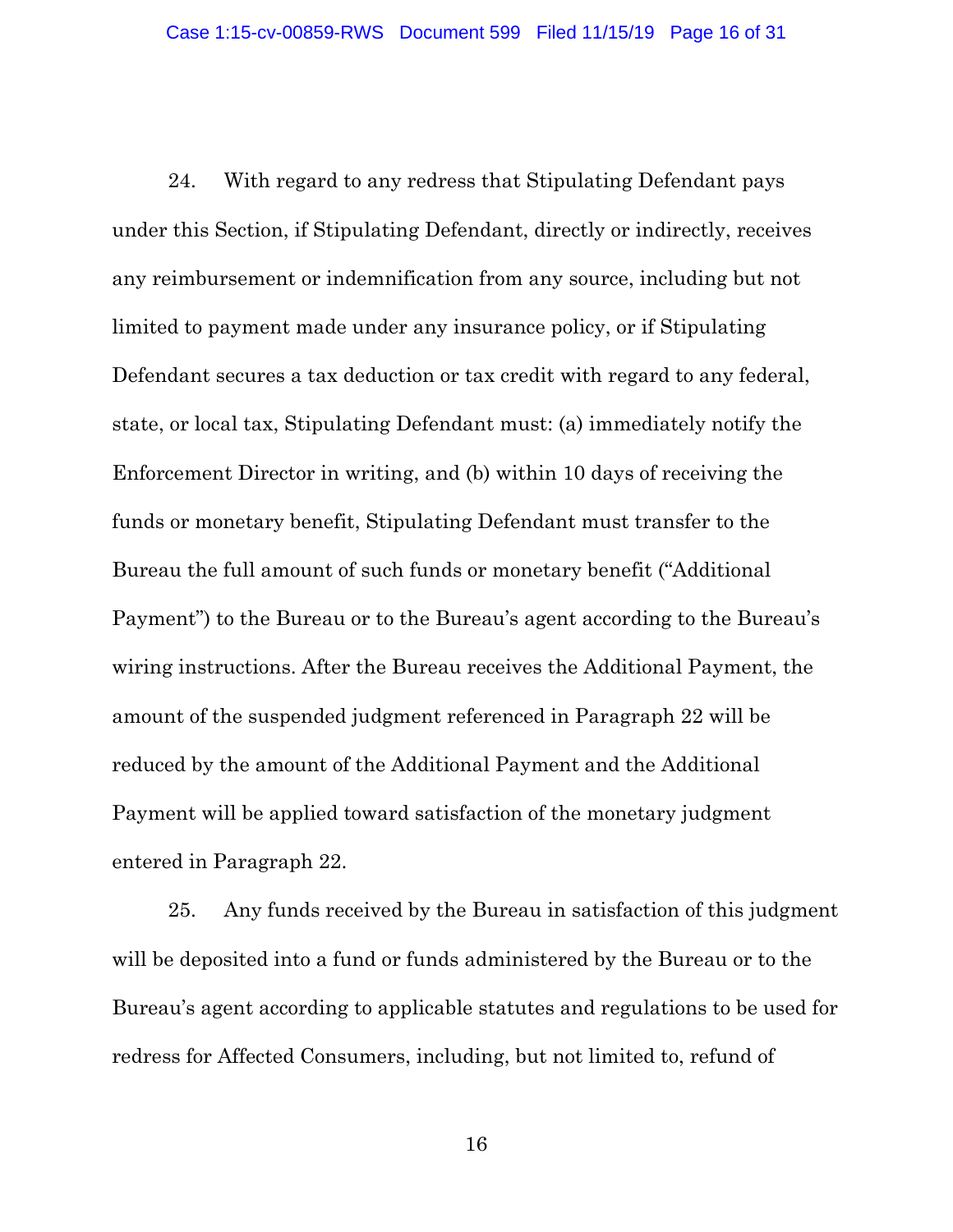moneys, restitution, damages or other monetary relief, and for any attendant expenses for the administration of any such redress.

26. If the Bureau determines, in its sole discretion, that redress to consumers is wholly or partially impracticable or if funds remain after redress is completed, the Bureau will deposit any remaining funds in the U.S. Treasury as disgorgement. Stipulating Defendant will have no right to challenge any actions that the Bureau or its representatives may take under this Section.

27. Payment of redress to any Affected Consumer under this Order may not be conditioned on that Affected Consumer waiving any right.

#### **VIII.**

# **Effect of Misrepresentation or Omission Regarding Financial Condition**

#### **IT IS FURTHER ORDERED** that:

28. The Bureau's agreement to enter into this Order and the suspension of the monetary judgment entered in Section VII of this Order is expressly premised on the truthfulness, accuracy, and completeness of Stipulating Defendant's financial statements and supporting documents submitted to the Bureau, which Stipulating Defendant has attested, subject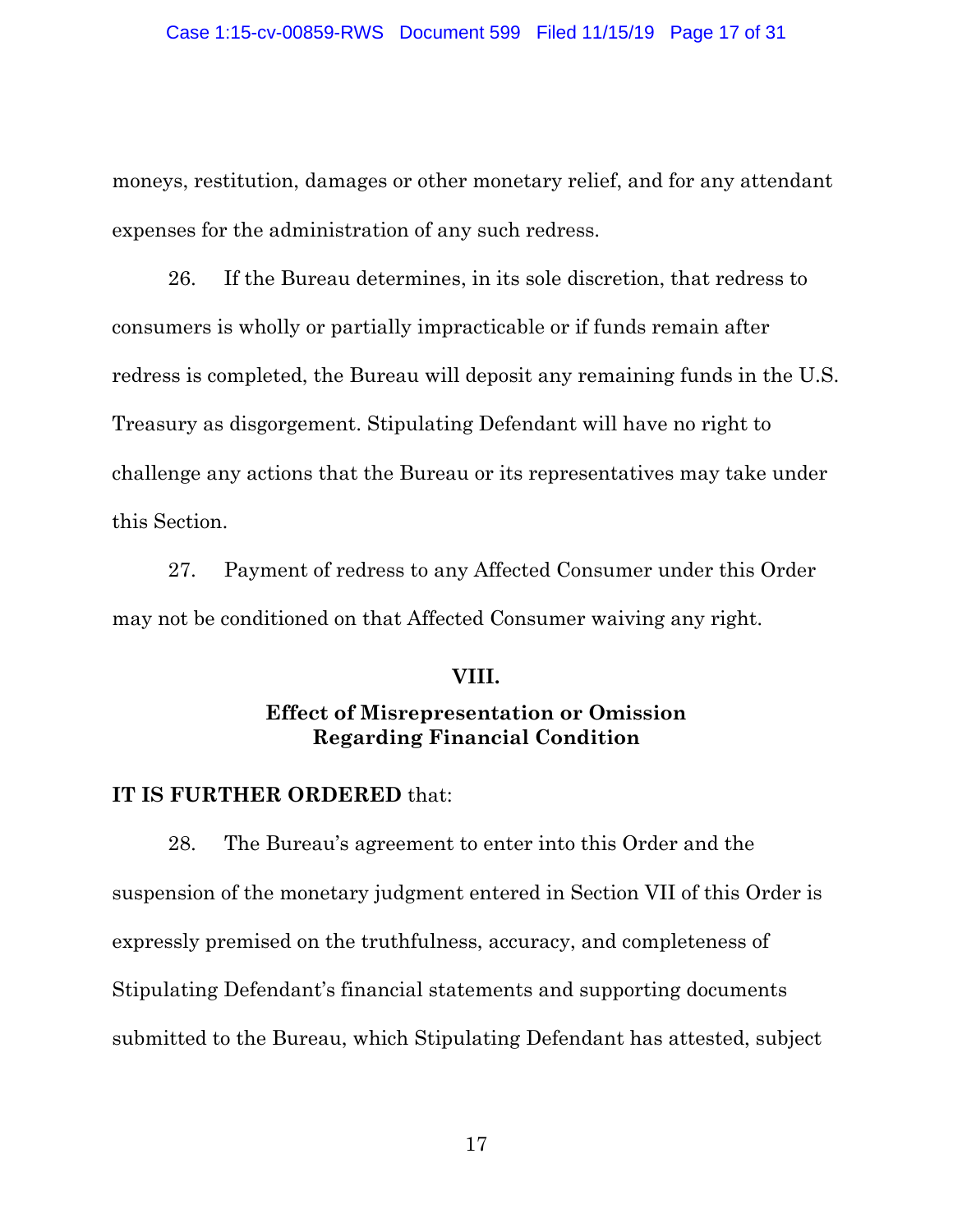to the penalties imposed by 18 U.S.C.  $\$  \ 1001 and 3571, are truthful, accurate, and complete, and which are:

- a. Financial Statement of Bagga, including the attachments, executed on February 6, 2015 and submitted to the Bureau on or about that date;
- b. Updated Financial Statement of Bagga, including the attachments, signed on September 27, 2019, and submitted to the Bureau on or about that date.

29. If upon motion by the Bureau, the Court determines that Stipulating Defendant has failed to disclose any material asset or that any of his Financial Statements listed in Paragraph 28 contain any material misrepresentation or omission, including materially misstating the value of any asset, the Court shall terminate the suspension of the monetary judgment entered in Section VII of this Order and the full judgment of \$5,261,484 entered shall be immediately due and payable.

30. If the Court terminates the suspension of the monetary judgment under this Section, the Bureau will be entitled to interest on the Order, computed from the date of entry of this Order, at the rate prescribed by 28 U.S.C. § 1961, as amended, on any outstanding amounts not paid.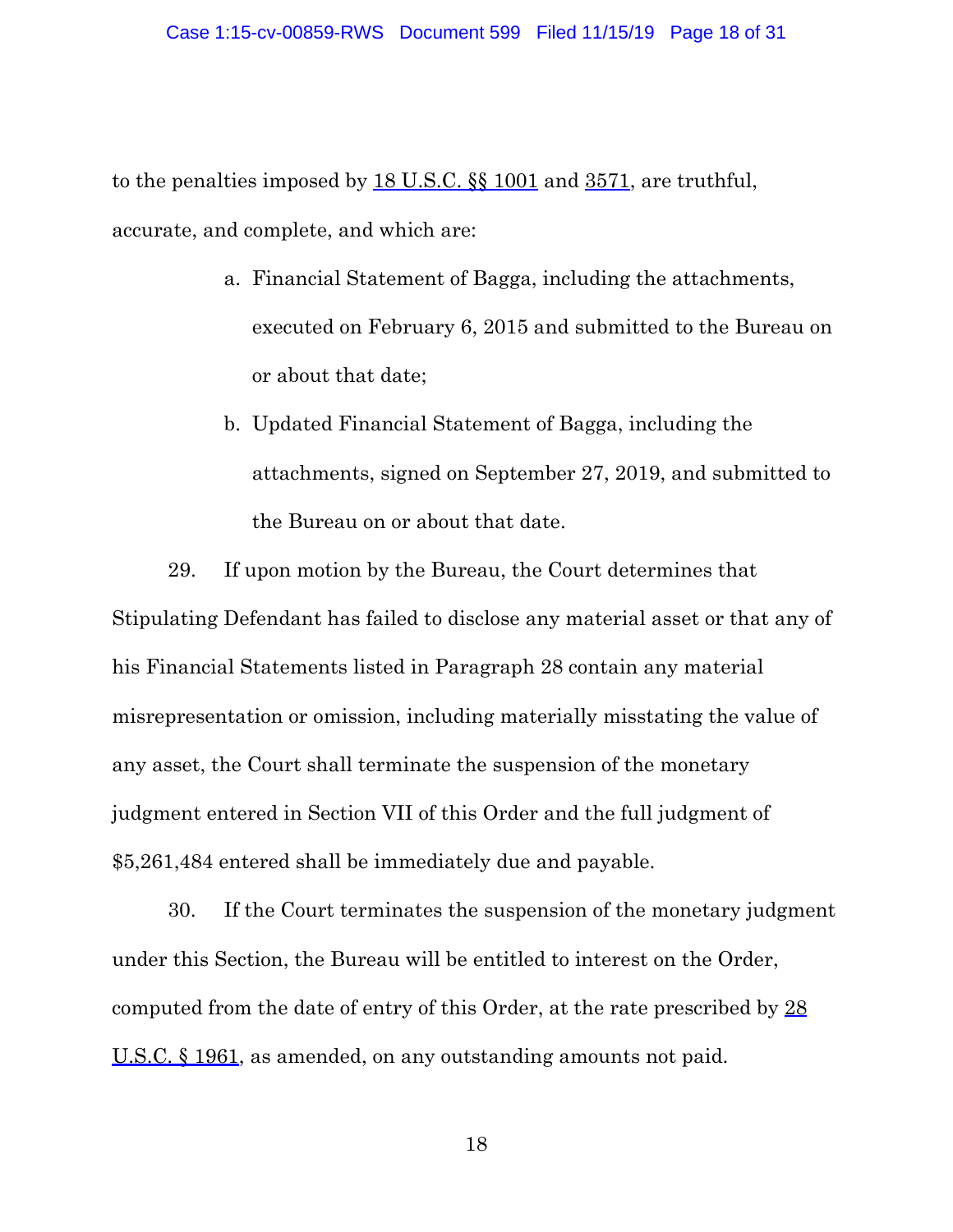31. Provided, however, that in all other respects this Order shall remain in full force and effect unless otherwise ordered by the Court; and, provided further, that proceedings instituted under this provision would be in addition to, and not in lieu of any other civil or criminal remedies as may be provided by law, including any other proceedings that the Bureau may initiate to enforce this Order.

# **IX. Order To Pay Civil Money Penalty**

#### **IT IS FURTHER ORDERED** that:

32. Under section 1055(c) of the CFPA,  $12$  U.S.C.  $\frac{5565(c)}{c}$ , by reason of Stipulating Defendant's violations of the CFPA and FDCPA described in the March 21, 2019 Decision, and taking into account the factors in 12 U.S.C. § 5565(c)(3), Stipulating Defendant must pay a civil money penalty of \$1.00 to the Bureau. This nominal penalty is based on Stipulating Defendant's limited ability to pay as attested to in his financial statements listed in Section VIII above.

33. Within 10 days of the Effective Date, Stipulating Defendant must pay the civil money penalty by wire transfer to the Bureau or to the Bureau's agent in compliance with the Bureau's wiring instructions.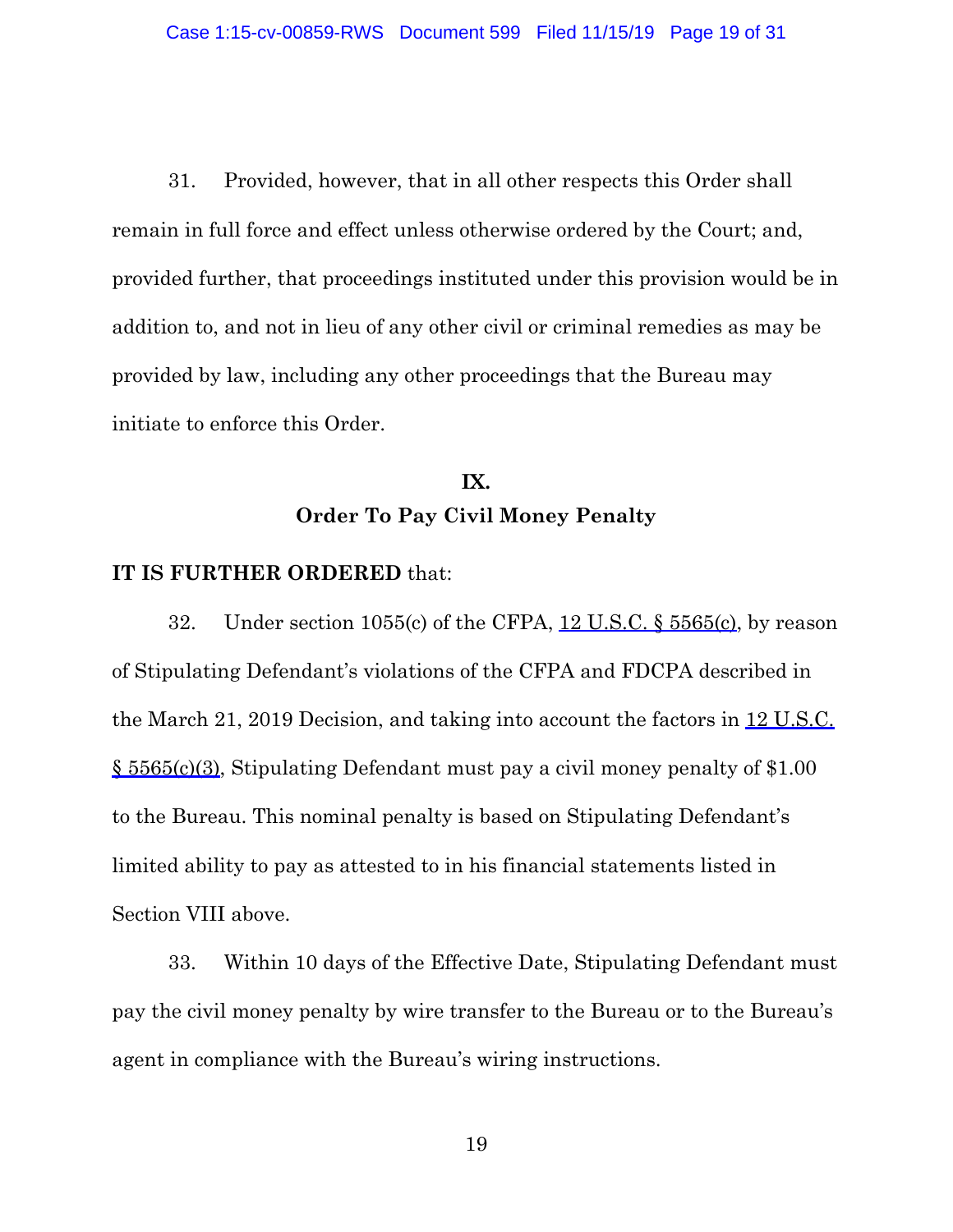34. The civil money penalty paid under this Order will be deposited in the Civil Penalty Fund of the Bureau as required by section 1017(d) of the CFPA, 12 U.S.C. § 5497(d).

35. Stipulating Defendant must treat the civil money penalty paid under this Order as a penalty paid to the government for all purposes.

36. Regardless of how the Bureau ultimately uses those funds, Stipulating Defendant may not:

- a. Claim, assert, or apply for a tax deduction, tax credit, or any other tax benefit for any civil money penalty paid under this Consent Order; or
- b. Seek or accept, directly or indirectly, reimbursement or indemnification from any source, including but not limited to payment made under any insurance policy, with regard to any civil money penalty paid under this Consent Order.

37. Stipulating Defendant agrees that the civil penalty imposed by the Order represents a civil penalty owed to the United States Government, is not compensation for actual pecuniary loss, and, thus, as to Stipulating Defendant, it is not subject to discharge under the Bankruptcy Code under 11 U.S.C. § 523(a)(7).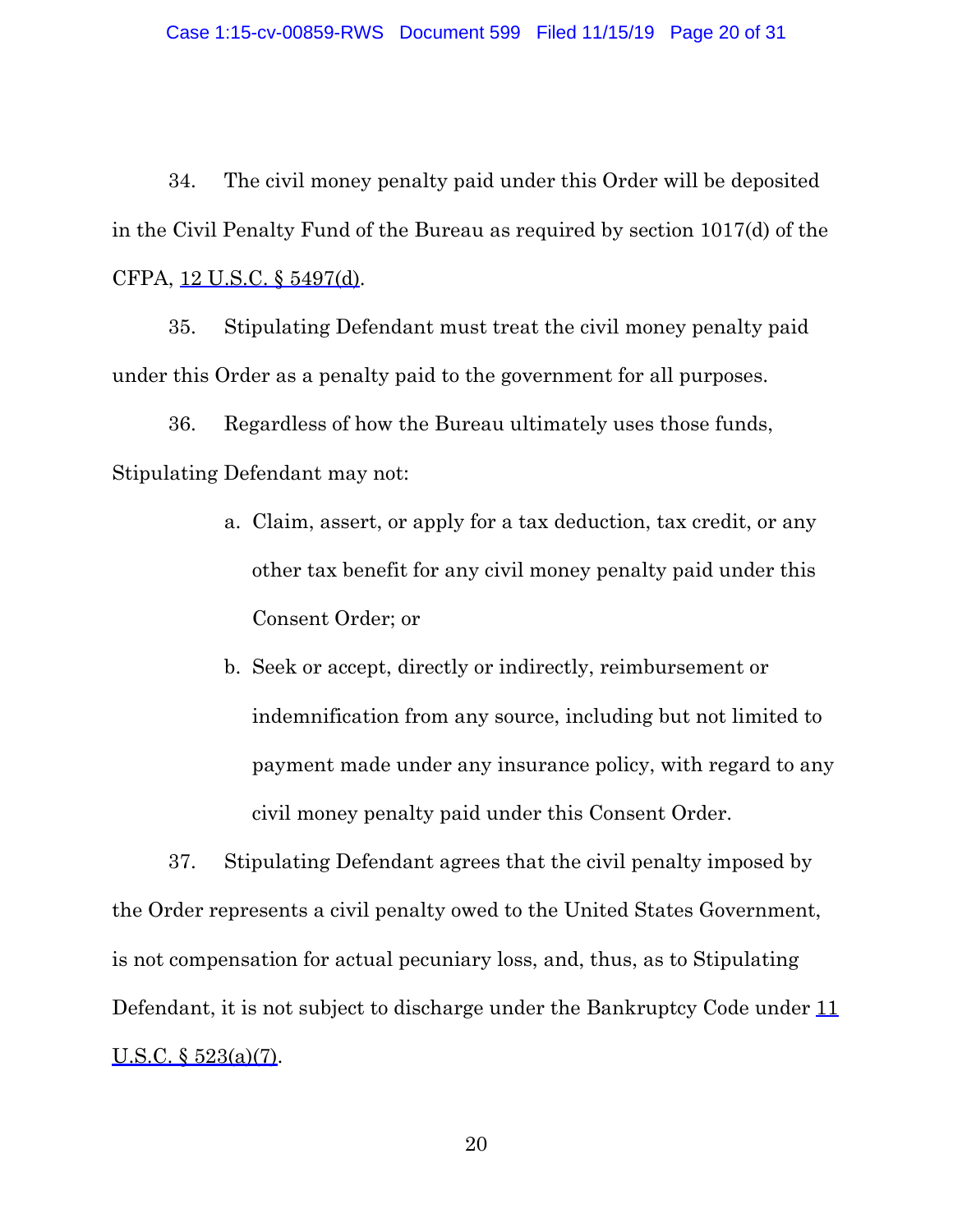**X.**

#### **Additional Monetary Provisions**

#### **IT IS FURTHER ORDERED** that**:**

38. In the event of any default on Stipulating Defendant's obligations to make payment under this Order, interest, computed under 28 U.S.C. § 1961, as amended, will accrue on any outstanding amounts not paid from the date of default to the date of payment, and will immediately become due and payable.

39. Stipulating Defendant relinquishes all dominion, control, and title to the funds paid under this Order to the fullest extent permitted by law and no part of the funds may be returned to Stipulating Defendant.

40. The facts alleged in the Complaint will be taken as true and be given collateral estoppel effect, without further proof, in any proceeding based on the entry of the Order, or in any subsequent civil litigation by or on behalf of the Bureau in a proceeding to enforce its rights to any payment or monetary judgment under this Order, such as a nondischargeability complaint in any bankruptcy case.

41. The facts alleged in the Complaint establish all elements necessary to sustain an action by the Bureau under to Section 523(a)(2)(A) of the Bankruptcy Code,  $11$  U.S.C.  $\frac{$23(a)(2)(A)}{A}$ , and for such purposes this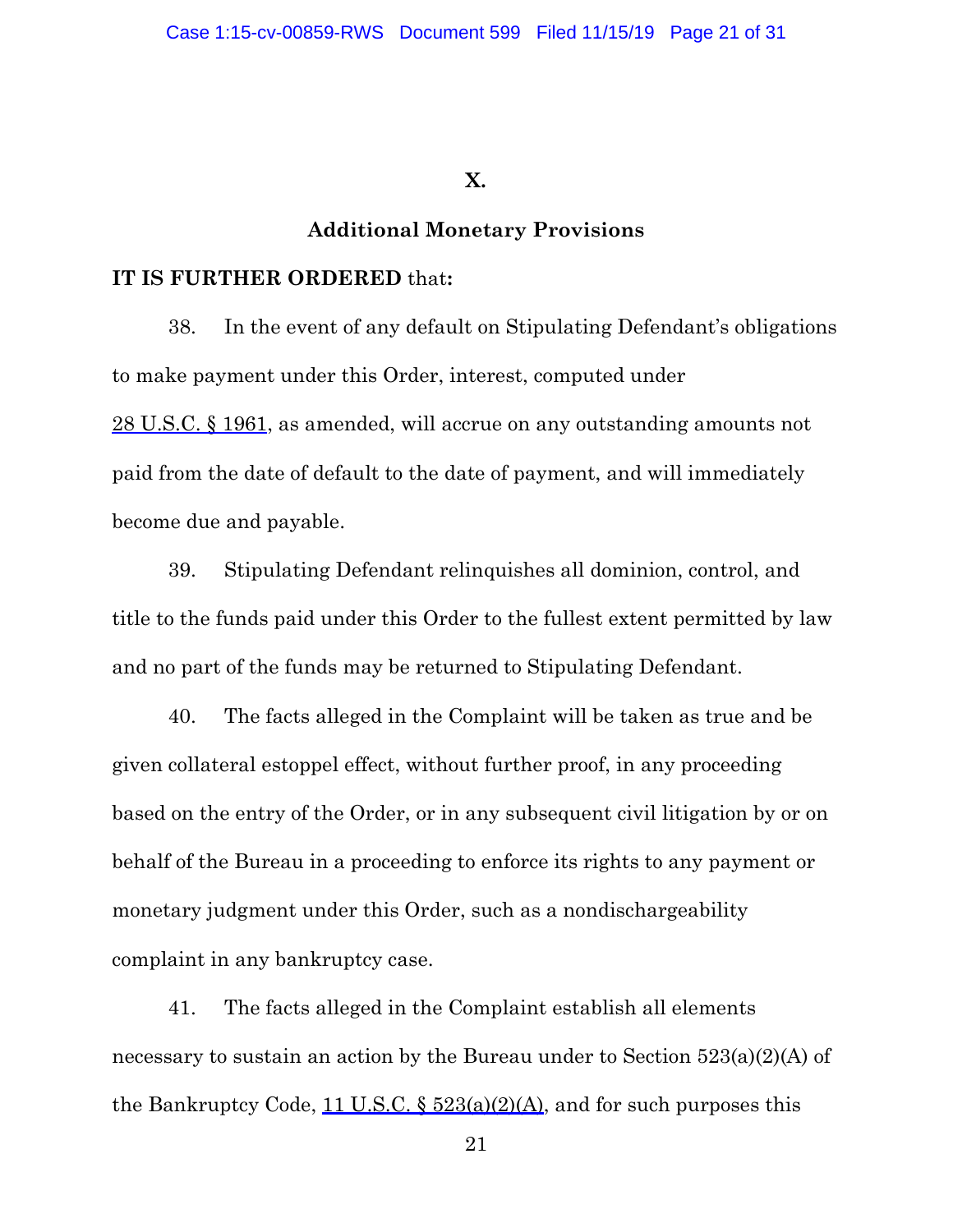Order will have collateral estoppel effect against Stipulating Defendant, even in such Stipulating Defendant's capacity as debtor-in-possession.

42. Under 31 U.S.C. § 7701, Stipulating Defendant, unless he has already done so, must furnish to the Bureau his taxpayer identifying numbers, which may be used for purposes of collecting and reporting on any delinquent amount arising out of this Order.

43. Within 30 days of the entry of a final judgment, consent order, or settlement in a Related Consumer Action, Stipulating Defendant must notify the Enforcement Director of the final judgment, consent order, or settlement in writing. That notification must indicate the amount of redress, if any, that Stipulating Defendant paid or is required to pay to consumers and describe the consumers or classes of consumers to whom that redress has been or will be paid.

44. To preserve the deterrent effect of the civil money penalty in any Related Consumer Action, Stipulating Defendant may not argue that he is entitled to, nor may Stipulating Defendant benefit by, any offset or reduction of any monetary remedies imposed in the Related Consumer Action because of the civil money penalty paid in this action or because of any payment that the Bureau makes from the Civil Penalty Fund. If the court in any Related Consumer Action offsets or otherwise reduces the amount of compensatory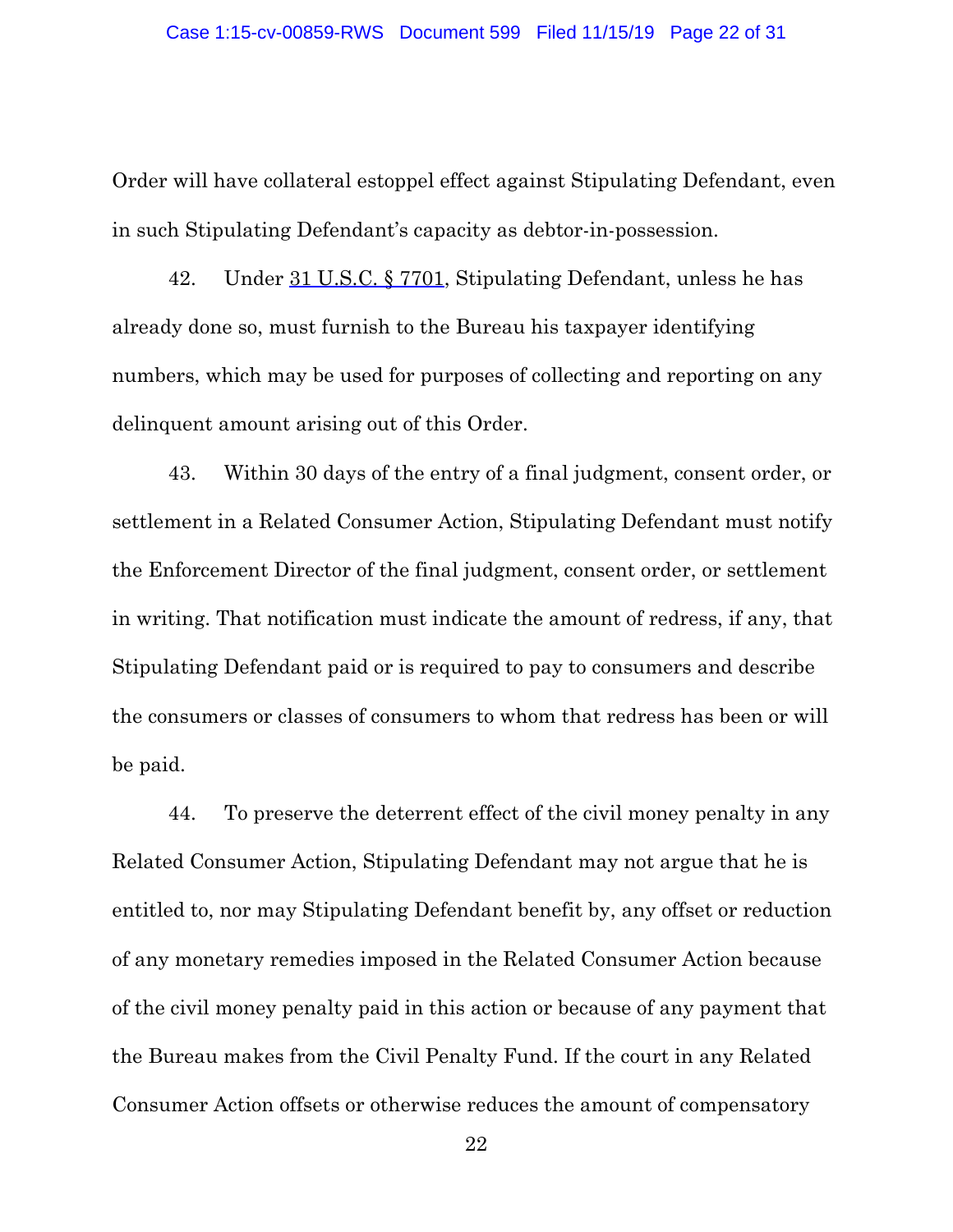monetary remedies imposed against Stipulating Defendant based on the civil money penalty paid in this action or based on any payment that the Bureau makes from the Civil Penalty Fund, Stipulating Defendant must, within 30 days after entry of an Order granting such offset or reduction, notify the Bureau and pay the amount of the offset or reduction to the U.S. Treasury. Such a payment will not be considered an additional civil money penalty and will not change the amount of the civil money penalty imposed in this action.

#### **COMPLIANCE PROVISIONS**

#### **XI.**

#### **Reporting Requirements**

#### **IT IS FURTHER ORDERED that:**

45. Stipulating Defendant must notify the Bureau of any development that may affect compliance obligations arising under this Order, including but not limited to, a dissolution, assignment, sale, merger, or other action that would result in the emergence of a successor company to Defendant UDPS, of which he is the sole owner; the creation or dissolution of a subsidiary, parent, or affiliate that engages in any acts or practices subject to this Order; the filing of any bankruptcy or insolvency proceeding by or against Stipulating Defendant; or a change in Stipulating Defendant's name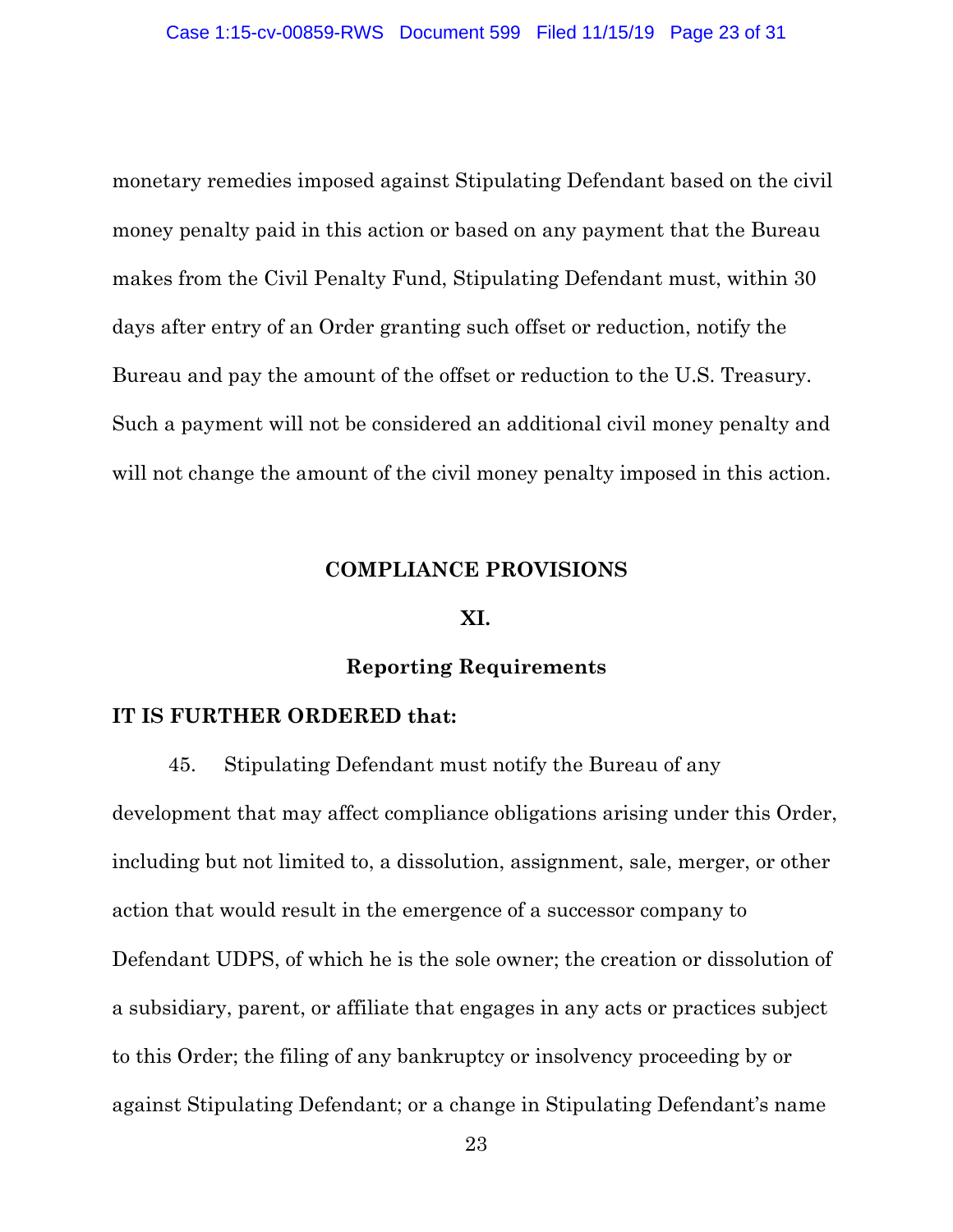#### Case 1:15-cv-00859-RWS Document 599 Filed 11/15/19 Page 24 of 31

or address. Stipulating Defendant must provide this notice, if practicable, at least 30 days before the development, but in any case no later than 14 days after the development.

- 46. Within 7 days of the Effective Date, Stipulating Defendant must:
	- a. Designate at least one telephone number and email, physical, and postal address as points of contact, which the Bureau may use to communicate with Stipulating Defendant;
	- b. Identify all businesses for which Stipulating Defendant is the majority owner, or that Stipulating Defendant directly or indirectly controls, by all of their names, telephone numbers, and physical, postal, email, and Internet addresses;
	- c. Describe the activities of each such business, including the products and services offered, and the means of advertising, marketing, and sales.
	- d. Identify Stipulating Defendant's telephone numbers and all email, Internet, physical, and postal addresses, including all residences;
	- e. Describe in detail Stipulating Defendant's involvement in any business for which he performs services in any capacity or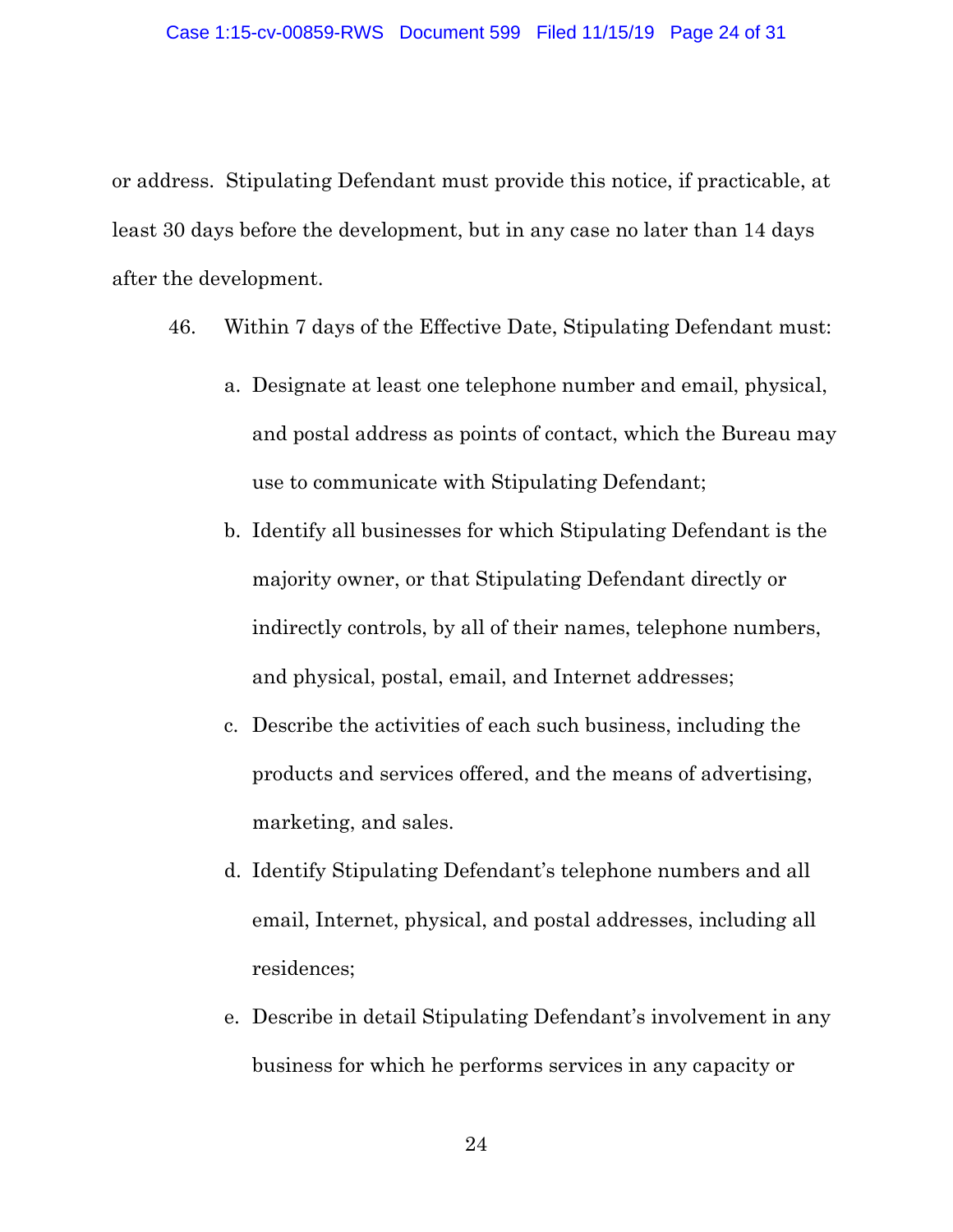which he wholly or partially owns, including his title, role, responsibilities, participation, authority, control, and ownership.

47. Stipulating Defendant must report any change in the information required to be submitted under Paragraph 46 at least 30 days before the change or as soon as practicable after the learning about the change, whichever is sooner.

48. Within 90 days of the Effective Date and again one year after the Effective Date, Stipulating Defendant must submit to the Enforcement Director an accurate written compliance progress report sworn to under penalty of perjury ("Compliance Report"), which, at a minimum:

- a. Lists each applicable paragraph and subparagraph of the Order and describes in detail the manner and form in which Stipulating Defendant has complied with each such paragraph and subparagraph of this Order;
- b. Attaches a copy of each Order Acknowledgment obtained under Section XII, unless previously submitted to the Bureau.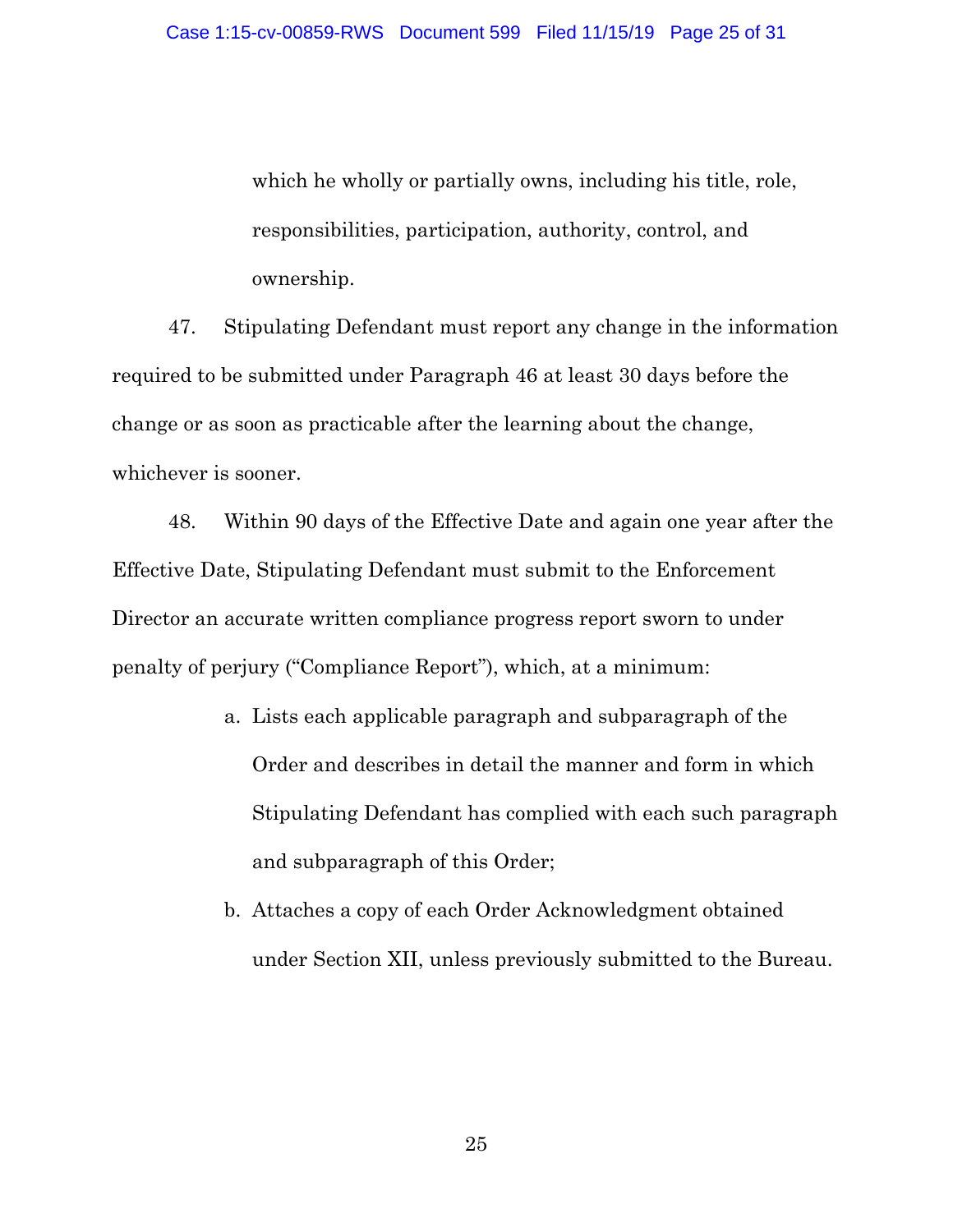#### **XII.**

#### **Order Distribution and Acknowledgement**

#### **IT IS FURTHER ORDERED** that:

49. Within 7 days of the Effective Date, Stipulating Defendant must submit to the Enforcement Director an acknowledgment of receipt of this Order, sworn under penalty of perjury.

50. For 10 years from the Effective Date, Stipulating Defendant must, for any business that provides Consumer Financial Products or Services or acts as a Service Provider for such a business, and for which he is the majority owner or which he directly or indirectly controls, deliver a copy of this Order to any managers, employees, or other agents and representatives who will have responsibilities related to Consumer Financial Products or Services before they assume their responsibilities.

51. Stipulating Defendant must secure a signed and dated statement acknowledging receipt of a copy of this Order, ensuring that any electronic signatures comply with the requirements of the E-Sign Act, 15 U.S.C. § 7001 *et seq.*, within 30 days of delivery, from all persons receiving a copy of this Order under this Section.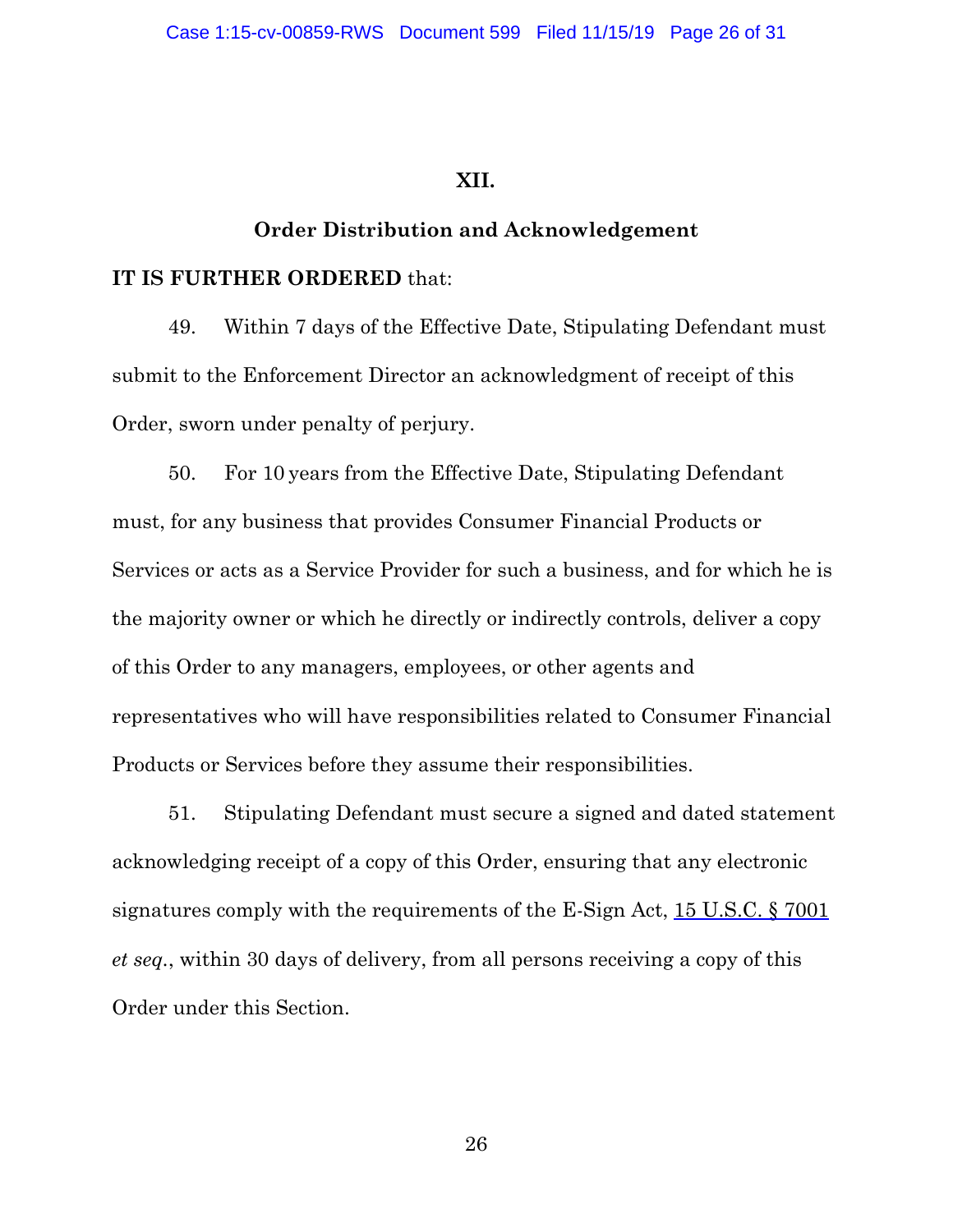# **XIII.**

# **Recordkeeping**

## **IT IS FURTHER ORDERED** that:

52. Stipulating Defendant must create, or if already created, must retain for the duration of the Order, all documents and records necessary to demonstrate full compliance with each provision of this Order, including all submissions to the Bureau.

#### **XIV.**

# **Notices**

# **IT IS FURTHER ORDERED** that:

53. Unless otherwise directed in writing by the Bureau, Stipulating Defendant must provide all submissions, requests, communications or other documents relating to this Order in writing, with the subject line, "In re CFPB v. Universal Debt & Payment Solutions LLC, et al., ENF Matter No. 2013-0916-2," and send them by overnight courier or first-class mail to the below address and contemporaneously by email to

Enforcement\_Compliance@cfpb.gov:

Assistant Director for Enforcement Consumer Financial Protection Bureau ATTENTION: Office of Enforcement 1700 G Street, N.W.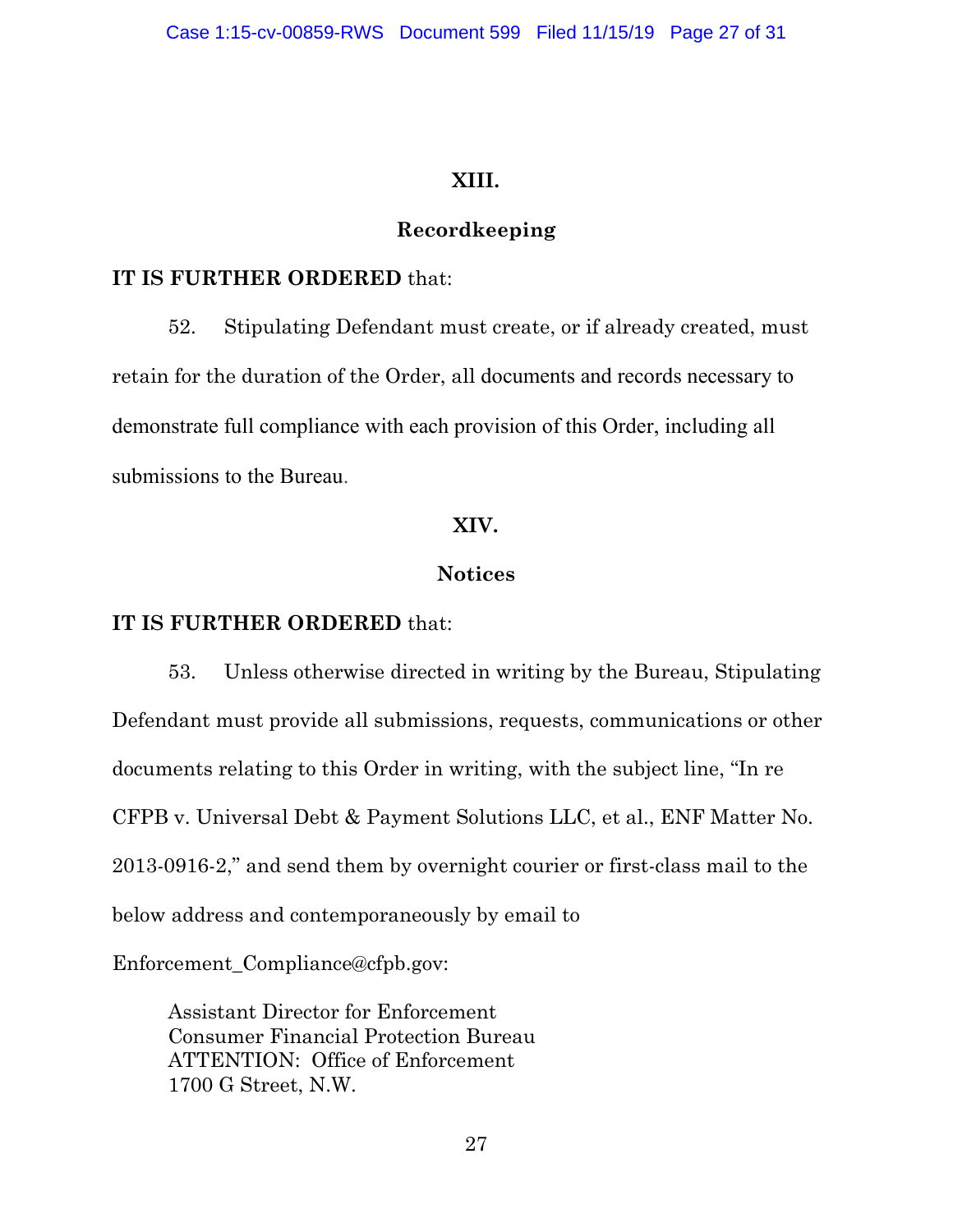Washington, D.C. 20552

#### **XV.**

#### **Cooperation with the Bureau**

#### **IT IS FURTHER ORDERED** that:

54. Stipulating Defendant must cooperate fully to help the Bureau determine the identity and location of, and the amount of injury sustained by, each Affected Consumer. Stipulating Defendant must provide such information in its or its agents' possession or control within 14 days of receiving a written request from the Bureau.

55. Stipulating Defendant must cooperate fully with the Bureau in this matter and in any investigation related to or associated with the conduct described in the Complaint, the March 21, 2019 Decision, or Section I herein. Stipulating Defendant must provide truthful and complete information, evidence, and testimony. Stipulating Defendant must appear for interviews, discovery, hearings, trials, and any other proceedings that the Bureau may reasonably request upon 10 days written notice, or other reasonable notice, at such places and times as the Bureau may designate, without the service of compulsory process.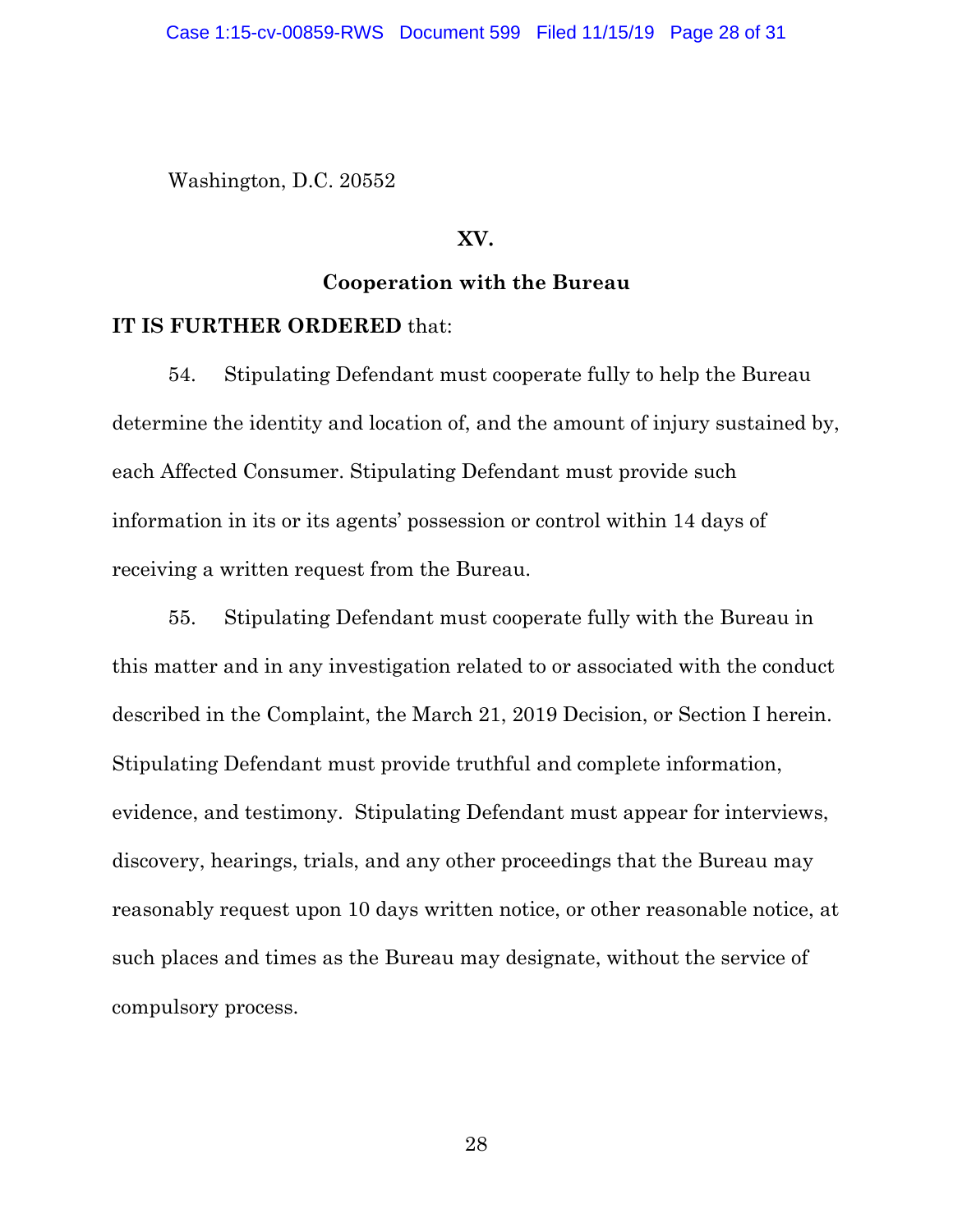#### **XVI.**

#### **Compliance Monitoring**

**IT IS FURTHER ORDERED that**, to monitor Stipulating Defendant's compliance with this Order, including the financial representations upon which the judgment was suspended:

56. Within 14 days of receipt of a written request from the Bureau, Stipulating Defendant must submit requested non-privileged information related to requirements of this Order, which must be made under penalty of perjury; provide sworn testimony related to requirements of this Order and Stipulating Defendant's compliance with those requirements; or produce nonprivileged documents related to requirements of this Order and Stipulating Defendant's compliance with those requirements.

57. For purposes of this Section, the Bureau may communicate directly with Stipulating Defendant, unless Stipulating Defendant retains counsel related to these communications.

58. Stipulating Defendant must permit Bureau representatives to interview about the requirements of this Order and Stipulating Defendant's compliance with those requirements any employee or other person affiliated with Stipulating Defendant who has agreed to such an interview. The person interviewed may have counsel present.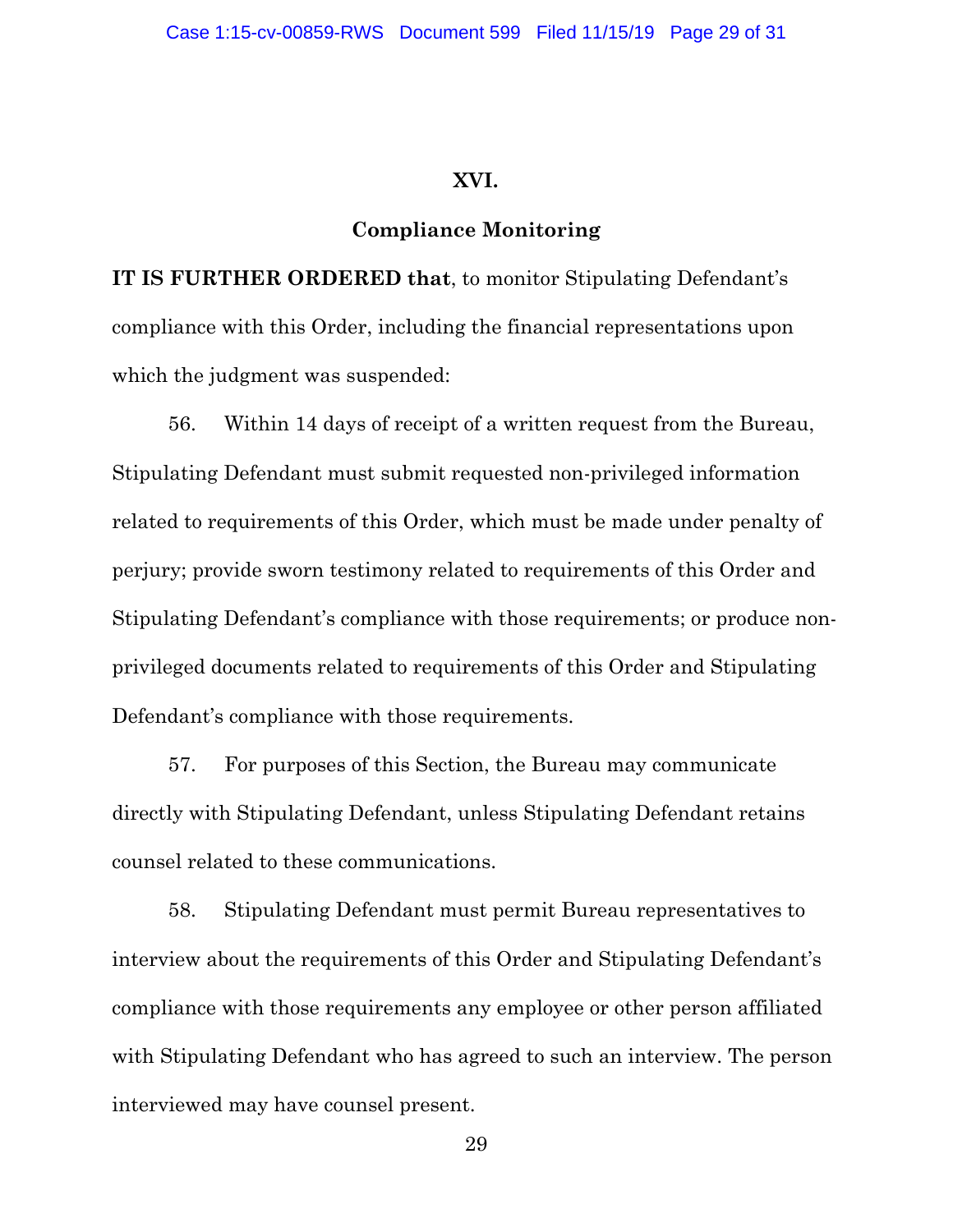59. Nothing in this Order limits the Bureau's lawful use of civil investigative demands under 12 C.F.R. § 1080.6 or other compulsory process.

# **XVII.**

#### **Miscellaneous**

#### **IT IS FURTHER ORDERED** that:

60. Nothing contained herein shall be construed as to deprive any Person, not a party to this case, of any private right under the law.

61. The Bureau may serve Stipulating Defendant, directly or through any attorney he retains for this purpose, via electronic mail any written notices required or permitted to be served pursuant to this Order.

# **XVIII.**

# **Entry of Judgment**

# **IT IS FURTHER ORDERED** that:

62. There is no just reason for delay of entry of this judgment, and under Federal Rule of Civil Procedure 54(b), the Clerk immediately shall enter this Order as a final judgment as to Stipulating Defendant Mohan Singh Bagga.